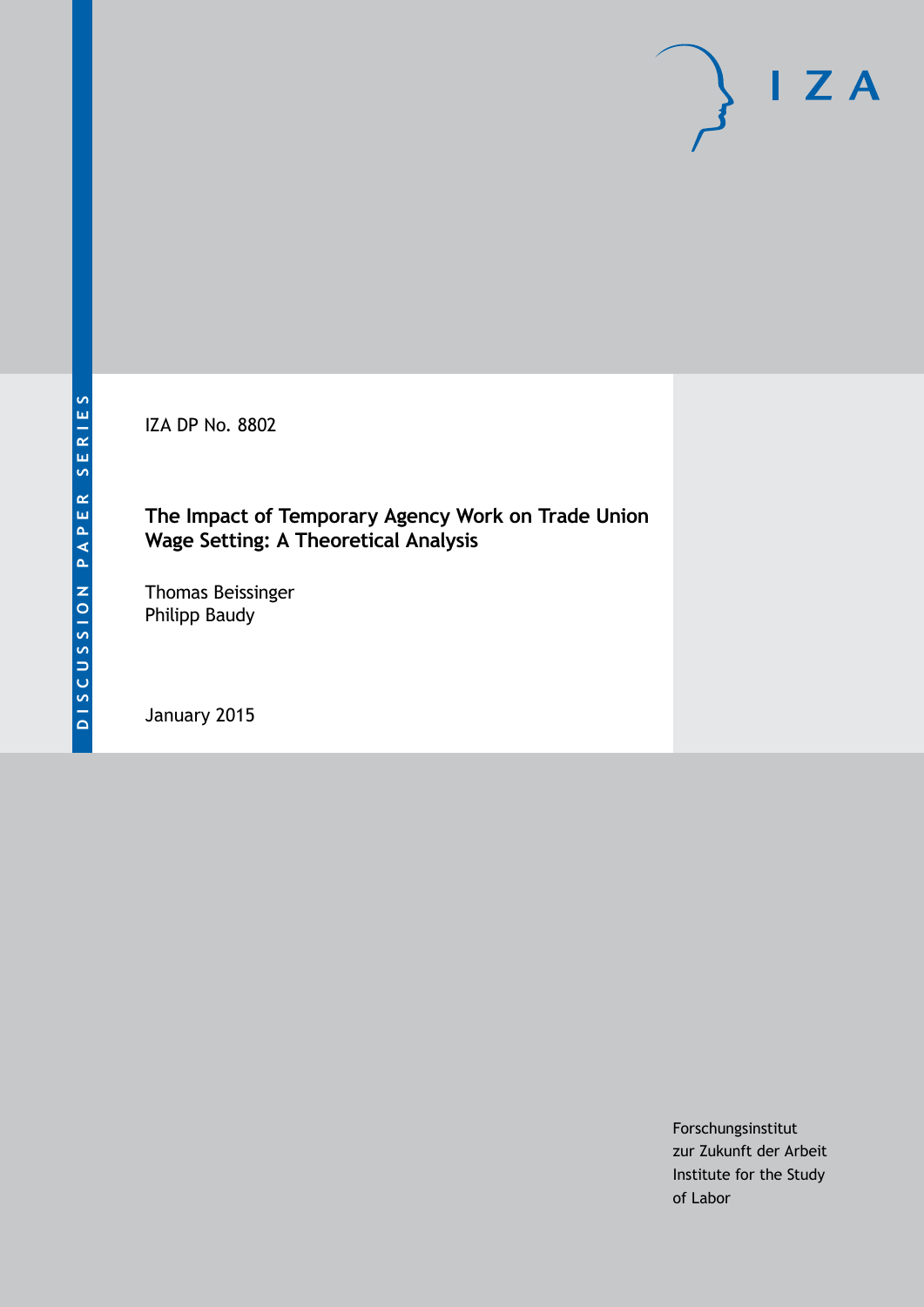# **The Impact of Temporary Agency Work on Trade Union Wage Setting: A Theoretical Analysis**

#### **Thomas Beissinger**

*University of Hohenheim and IZA*

## **Philipp Baudy**

*University of Hohenheim*

Discussion Paper No. 8802 January 2015

IZA

P.O. Box 7240 53072 Bonn Germany

Phone: +49-228-3894-0 Fax: +49-228-3894-180 E-mail: [iza@iza.org](mailto:iza@iza.org)

Any opinions expressed here are those of the author(s) and not those of IZA. Research published in this series may include views on policy, but the institute itself takes no institutional policy positions. The IZA research network is committed to the IZA Guiding Principles of Research Integrity.

The Institute for the Study of Labor (IZA) in Bonn is a local and virtual international research center and a place of communication between science, politics and business. IZA is an independent nonprofit organization supported by Deutsche Post Foundation. The center is associated with the University of Bonn and offers a stimulating research environment through its international network, workshops and conferences, data service, project support, research visits and doctoral program. IZA engages in (i) original and internationally competitive research in all fields of labor economics, (ii) development of policy concepts, and (iii) dissemination of research results and concepts to the interested public.

<span id="page-1-0"></span>IZA Discussion Papers often represent preliminary work and are circulated to encourage discussion. Citation of such a paper should account for its provisional character. A revised version may be available directly from the author.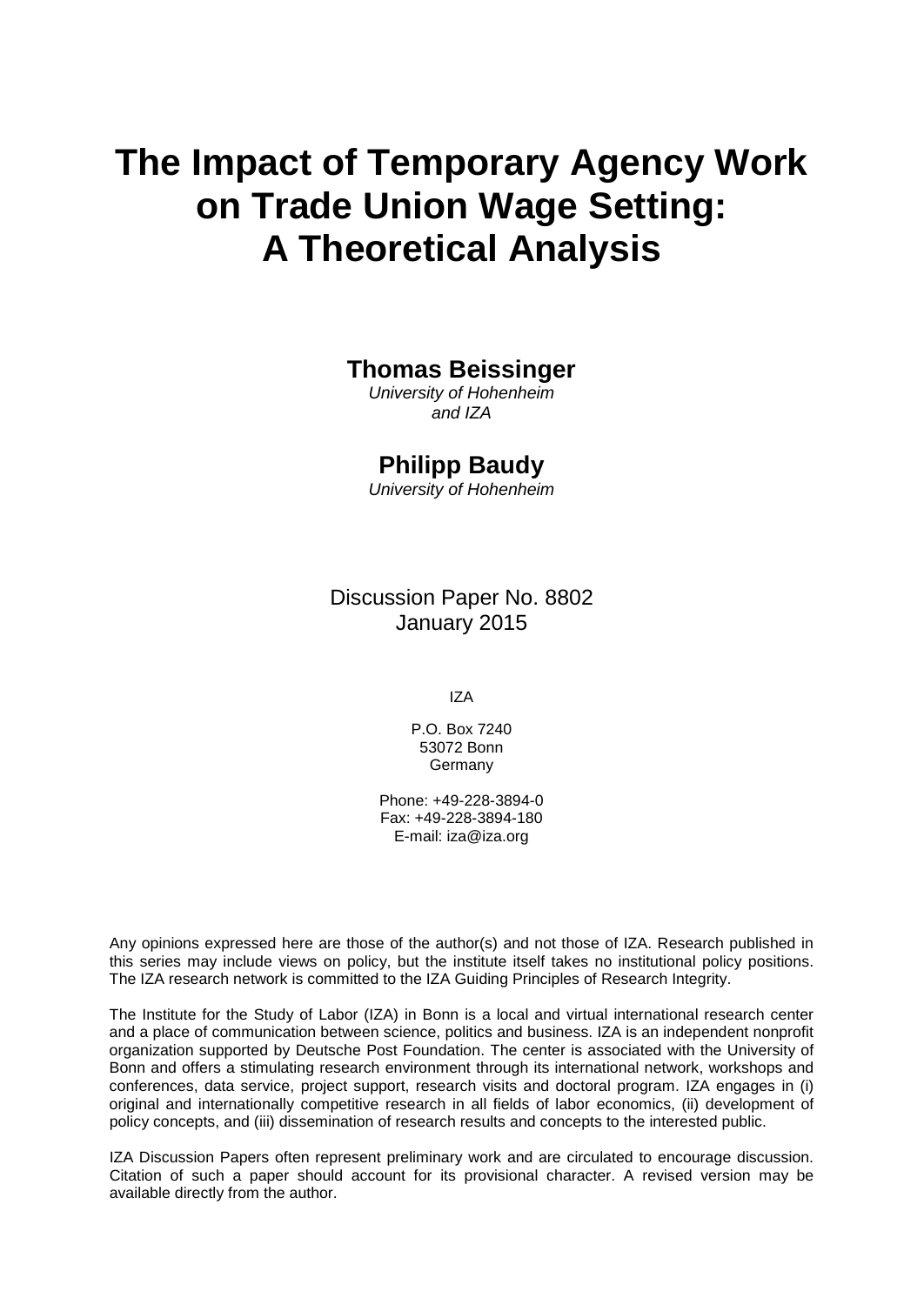IZA Discussion Paper No. 8802 January 2015

# **ABSTRACT**

# **The Impact of Temporary Agency Work on Trade Union Wage Setting: A Theoretical Analysis[\\*](#page-1-0)**

Focusing on the cost-reducing motive behind the use of temporary agency employment, this paper aims at providing a better theoretical understanding of the effects of temporary agency work on the wage-setting process, trade unions' rents, firms' profits and employment. It is shown that trade unions may find it optimal to accept lower wages to prevent firms from using temporary agency workers. Hence, the firms' option to use agency workers may affect wage setting also in those firms that only employ regular workers. However, if firms decide to employ agency workers, trade union wage claims will increase for the (remaining) regular workers. An intensive use of temporary agency workers in high-wage firms may therefore be the cause and not the consequence of the high wage level in those firms. Even though we assume monopoly unions that ascribe the highest possible wage-setting power to the unions, the economic rents of trade unions decline because of the firms' option to use temporary agency work, whereas firms' profits may increase.

JEL Classification: J51, J31, J23, J42

Keywords: trade unions, temporary agency work, wage-setting process, labour market segmentation, dual labour markets

Corresponding author:

Thomas Beissinger University of Hohenheim Schloss, Museumsfluegel (520G) 70593 Stuttgart **Germany** E-mail: [beissinger@uni-hohenheim.de](mailto:beissinger@uni-hohenheim.de)

We especially thank Etienne Lehmann, Martyna Marczak, and Glenn Rayp as well as the participants of the 63rd Annual Meeting of the French Economic Association 2014, the Warsaw International Economic Meeting 2014, the 2014 Annual Congress of the EEA/ESEM, the Tübingen-Hohenheim Economics Christmas Workshop 2014, and the Workshop on National Institutions in a Globalized World 2014 for their helpful and valuable comments and suggestions.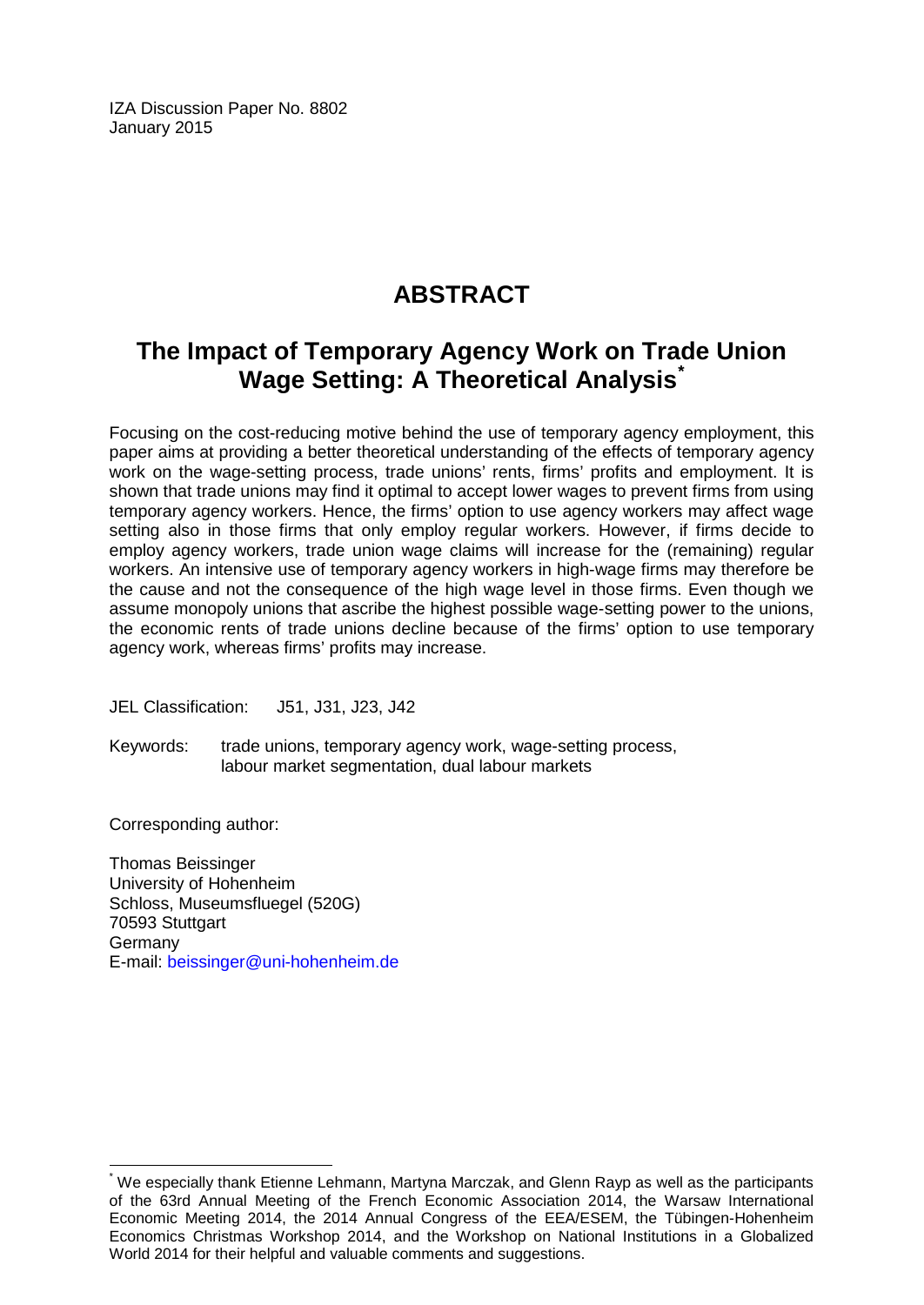# 1 Introduction

Usually, trade unions put up strong resistance to the employment of temporary agency workers and the perceived weakening of pay and labour standards.<sup>1</sup> However, as pointed out by Böheim & Zweimüller (2013), in a given firm it is not necessarily clear a priori whether the trade union will oppose the employment of temporary agency workers. The reason is that cost savings and increases in profits could enable unions to extract higher rents in firms that employ agency workers. The theoretical analysis in this paper sheds more light on the question whether trade unions may profit from the introduction of temporary agency work or not. In more general terms, it will be analysed how trade unions react to the firms' option to employ temporary agency workers and how this change in trade unions' wage-setting behavior affects firms' profits, unions' rents, and employment. As far as we know, this is the first theoretical paper dealing with the impact of temporary agency work on trade union wage setting.

Temporary agency work constitutes a tripartite relationship, in which a temporary agency worker is employed by the temporary work agency and, by means of a commercial contract, is hired out to perform work assignments at a client firm. In return, the client firm has to pay a fee to the temporary work agency. In the following, temporary agency workers are referred to as temporary workers or agency workers. During the past few decades the share of agency workers in the total workforce has significantly increased in almost all OECD countries. Though the great recession starting in 2007 led to a cyclical decline in temporary agency work, in many countries the agency work penetration rate seems to resume its upwards trend. For example, from 1996 to 2011, the agency work penetration rate increased from 0.9 to 1.6 percent in Europe (with a peak of 2 percent in 2007), from 0.5 to 1.5 percent in Japan (with a peak of 2.2 percent in 2008), whereas it remained on the same level of 1.9 percent in the USA (with peaks of 2.2 percent in 2000 and 2005), see Ciett (2013).

<sup>1</sup>See, for example, Heery (2004) for the UK, Coe et al. (2009) for Australia and Olsen & Kalleberg (2004) for Norway and the US.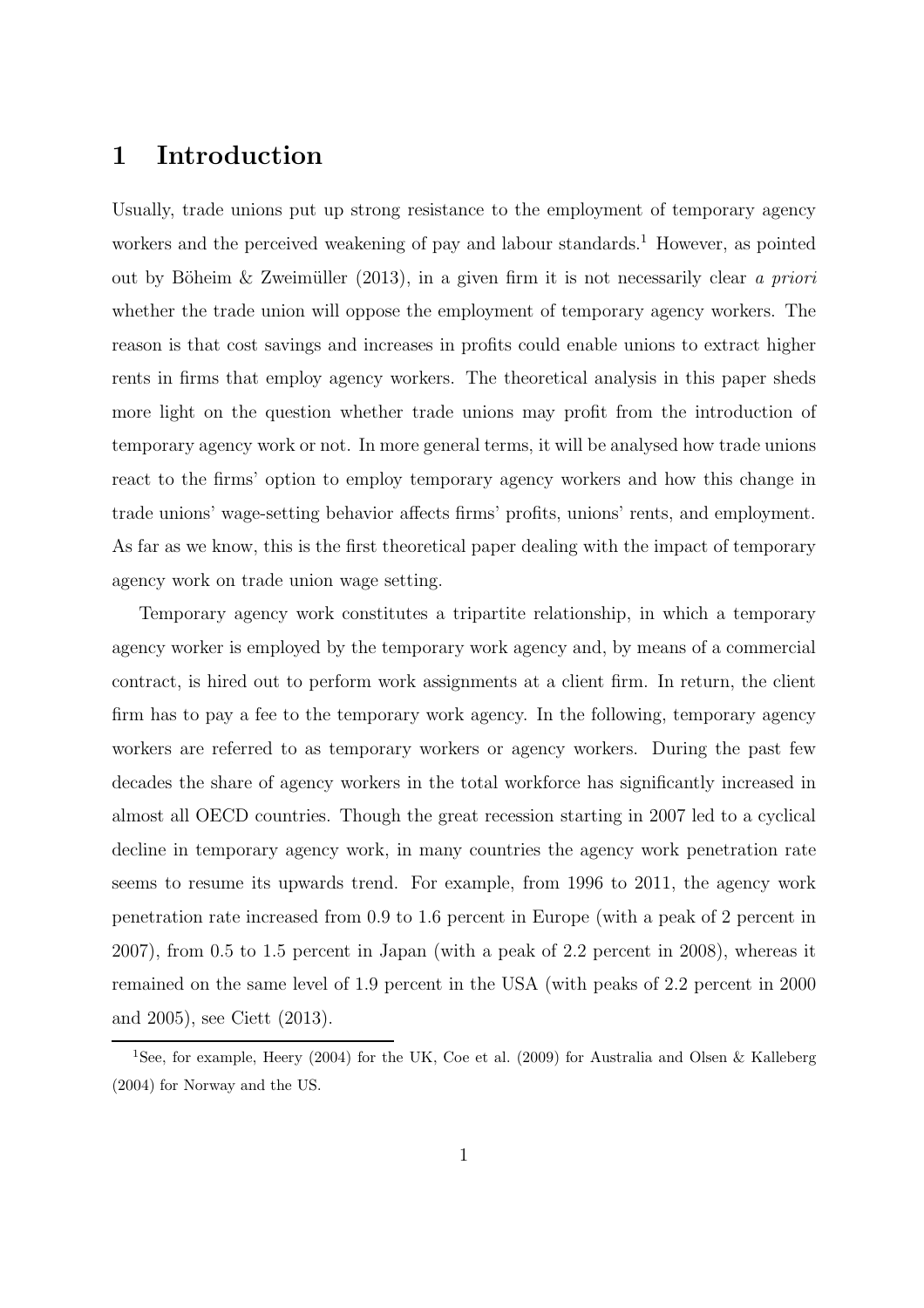Various motives are behind the use of temporary agency employment (see, for example, Holst et al., 2010). Some motives have to do with the firm's necessity to react to a changing environment under uncertainty. In this case, temporary agency work is used as a "flexibility buffer". For example, the demand for temporary workers may be induced by the needs to adjust for workforce fluctuations and staff absences or to deal with greater uncertainty about future output levels (see Houseman, 2001 and Ono & Sullivan, 2013). Other motives are more of a strategic nature and have to do with the potential of using temporary agency employment to cut wage costs and increase profits. This strategic motive is well documented in the empirical literature (see, for example, Mitlacher, 2007 and Jahn & Weber, 2012). The focus of our model is on this cost-reduction motive behind the use of temporary agency employment and how this affects the "effective" wage bargaining power of trade unions.

One of our results will be that the option to use agency workers may affect wage setting also in those firms that do not employ temporary agency workers. This is an important result for at least two reasons. First, empirical studies may come to wrong conclusions if they try to identify the wage effects of temporary agency work by comparing wage levels for regular workers in firms with and without temporary agency work. Second, though the share of agency workers in the total workforce is only about two percent in many OECD countries, the impact of temporary agency work on the wage-setting process may be much larger.

From a methodological point of view, our theoretical model is related to papers discussing the impact of international outsourcing on trade union wage-setting. For example, in Koskela  $\&$  Schöb (2010) and Skaksen (2004) the firms' option to outsource some part of production dampens wage claims of trade unions. Lommerud et al. (2006) analyse how international mergers might restrain the market power of unions in oligopoly markets. In those papers, the outsourcing or merging option imposes a threat to the bargaining power of trade unions, whereas in our paper the "effective" bargaining power of trade unions is eroded by the possibility to replace regular workers by temporary agency workers.

The remainder of the paper is organised as follows. Section 2 outlines the theoretical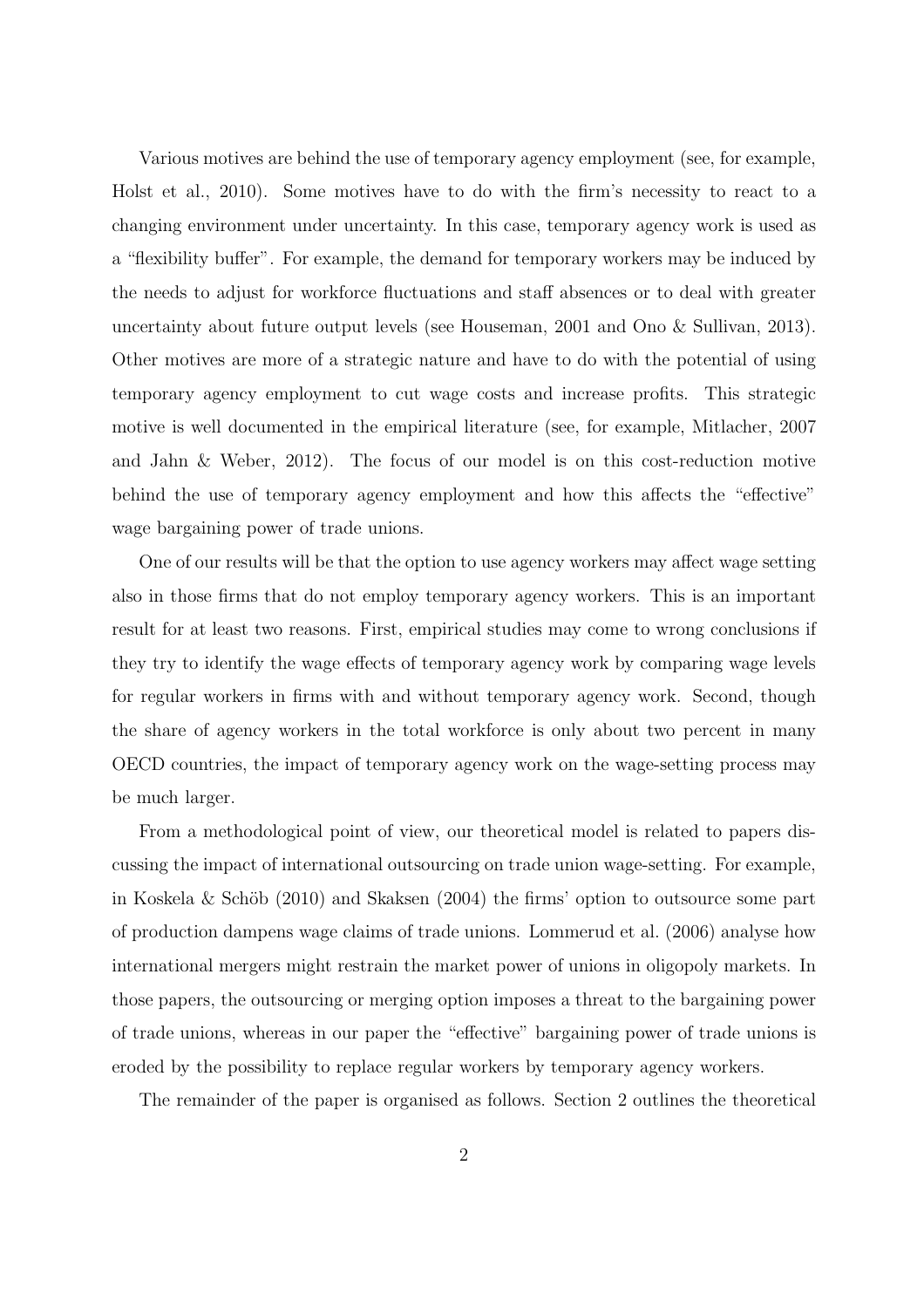framework and explains the components of the theoretical model. Section 3 derives the labour demand functions for regular workers for two employment regimes. In one regime only regular workers are used, whereas in the other regime agency workers are employed as well. Section 4 analyses the wage-setting behaviour of trade unions when firms have the option to also employ agency workers. It is shown that three wage-setting regimes can be distinguished. Section 5 compares the levels of wages, employment, trade unions' utilities and firm's profits for the three wage-setting regimes. Whereas the analysis in the main text focuses on a closed economy, Section 6 shows that our results also hold in a small open economy. Section 7 contains a summary and some conclusions.

## 2 Outline of the model

We analyse the impact of temporary agency work on trade union wage setting using two modelling frameworks: the main variant focuses on the partial equilibrium in a closed economy with monopolistic competition in goods markets, whereas Section 6 explains how the main model equations have to be modified in order to describe the general equilibrium in a small open economy where goods prices are determined by world markets.

The following outline of the model is based on the modelling framework for the closed economy. There are two types of agents in the economy: Besides workers, who supply labour and do not own capital, there are also capitalists, who own the firms and do not supply labour. There also exist two types of firms in the economy: Productive firms produce final goods by using regular workers and possibly also temporary agency workers in production. Temporary work agencies lend temporary workers to productive firms. Between productive firms monopolistic competition prevails in the goods market. Because of barriers to market entry (that are, for simplicity, not explicitly modelled) the number of productive firms is given and monopoly rents are earned in the goods market. Firm-level trade unions determine wages on behalf of employed regular workers and try to appropriate some share of the rents for their members. Agency workers, however, are not covered by trade unions' wage agreements.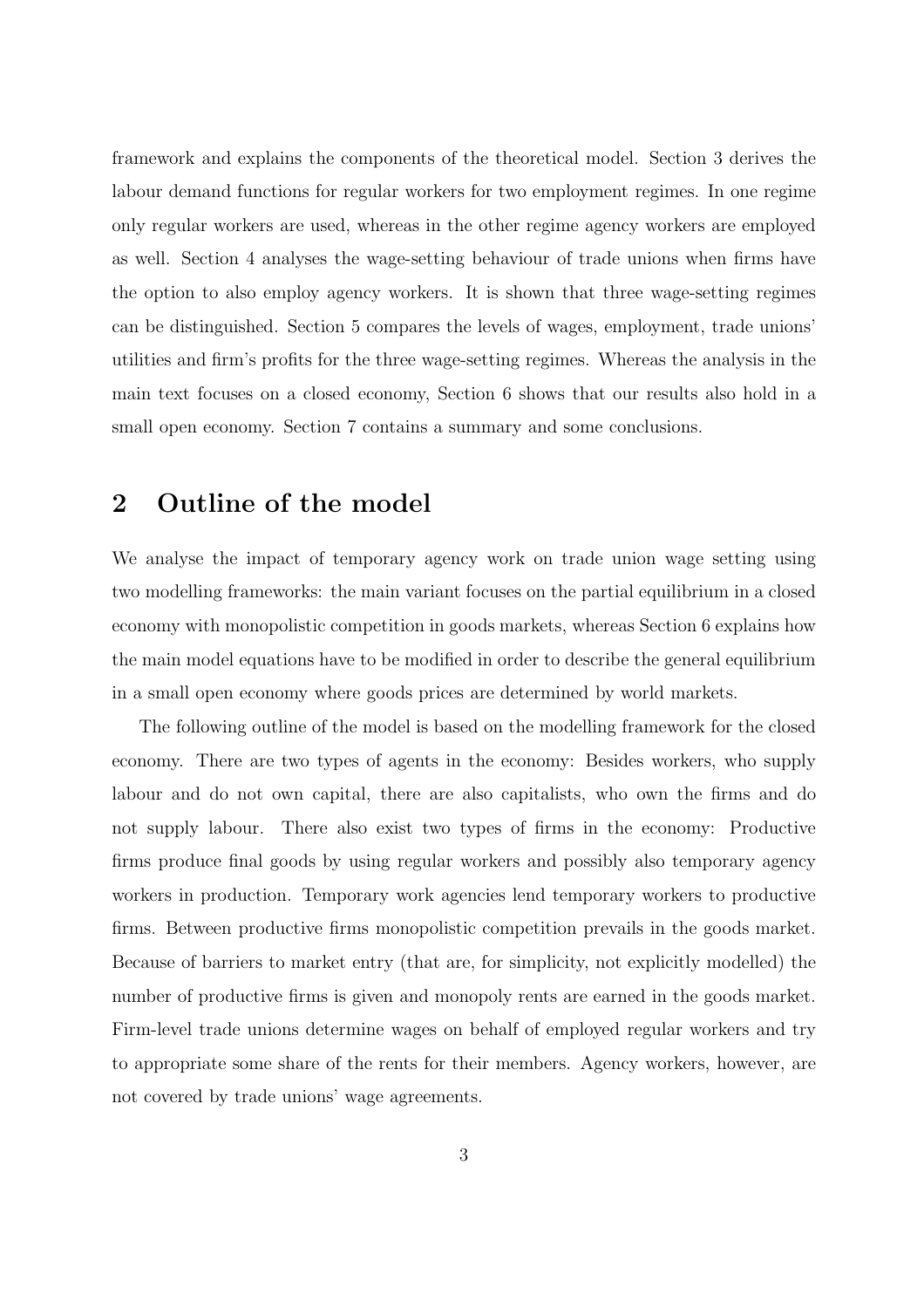Our model belongs to the class of so-called "right-to-manage" models, in which firms retain the right to choose the employment level. In contrast, in an "efficient bargaining" model firms and trade unions bargain over both, wages and employment. Whereas in the first class of models the equilibrium lies on the labour demand curve, in the latter case the bargaining outcome lies on a contract curve which usually is different from the labour demand curve. Since the implications of these model classes may be quite different, our decision to base the analysis on the right-to-manage model is justified in detail in Appendix A.1. Our model consists of the following core elements:

i) Productive firms. The technology of the representative productive firm is described by the following production function

$$
Y = S_1^{\alpha} S_2^{\beta} \qquad \alpha + \beta \le 1,\tag{1}
$$

where  $S_1$  denotes the segment (intermediate) that can be solely produced by regular workers  $L_1$ , whereas segment  $S_2$  can be produced by regular workers  $L_2$  and/or by temporary workers  $\tilde{L}_2$ . It is assumed that

$$
S_1 = L_1 \tag{2}
$$

$$
S_2 = L_2 + \delta \tilde{L}_2 \qquad \qquad 0 < \delta \le 1. \tag{3}
$$

Temporary workers might be less productive than regular workers, in which case  $\delta < 1$ holds. Thus,  $\delta\tilde{L}_2$  as well as  $L_1$  and  $L_2$  may be interpreted as labour in "efficiency units", where in the latter cases productivity is normalized to one. Total regular employment is  $L = L_1 + L_2$ . Notice that, apart from possibly being less productive than regular workers, temporary workers are assumed to be perfect substitutes for regular workers in some areas of production. This is a plausible assumption as temporary agency employment is mainly used in blue collar jobs to replace regular workers doing simple tasks. For example, regularly employed assemblymen or warehouse workers may be (perfectly) substituted by temporary agency workers if the latter group can be employed at lower costs.<sup>2</sup>

<sup>&</sup>lt;sup>2</sup>This assumption is also in line with Jahn & Weber (2012) showing that regular jobs are substantially substituted by temporary jobs.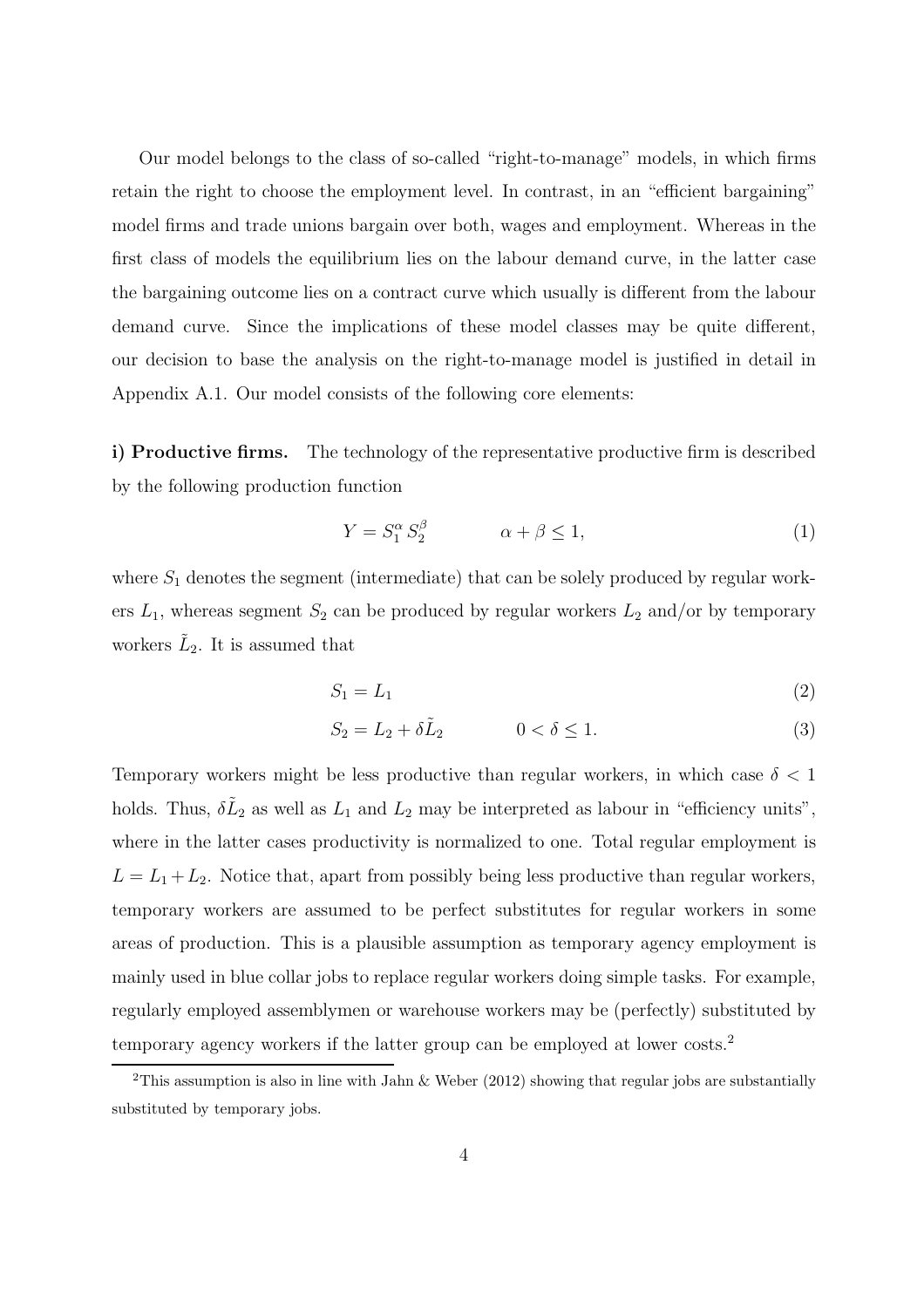The goods demand function for the productive firm is

$$
Y = p^{-\eta} Q \qquad \eta > 1,
$$
\n<sup>(4)</sup>

with p denoting the firm's price relative to the aggregate price level and  $\eta$  denoting the price elasticity of the demand for goods (in absolute values).<sup>3</sup>  $Q$  is the share of aggregate demand (being equal to aggregate output) that would accrue to the single firm if  $p = 1$ . Since the focus of the first model variant is on a partial equilibrium model, Q is normalized to one. If a productive firm wants to employ a temporary worker, a fee  $\tilde{x}$  must be paid to the temporary work agency. Real profits of the productive firm are

$$
\Pi = pY - w(L_1 + L_2) - x\delta\tilde{L}_2,\tag{5}
$$

where  $w$  denotes the gross real wage rate for regular workers and  $x$  denotes the real fee per temporary worker in "efficiency units", i.e.

$$
x \equiv \frac{\tilde{x}}{\delta}.\tag{6}
$$

In other words, x denotes the costs of producing one unit of  $S<sub>2</sub>$  if temporary workers are used for production. Firms compare these costs with the costs  $w$  of producing one unit of  $S_2$  using regular workers.

ii) Temporary work agencies. It is assumed that temporary workers are just on the books of the temporary work agency when they are "idle", i.e. agency workers only receive a payment by the temporary work agency when they are assigned to a job at a client firm. This assumption captures quite well the institutional framework for temporary work in the UK, and to some extent the Netherlands or France, to name only some examples. In other countries, such as Germany and Sweden, temporary workers get an employment contract and obtain wage payments by the temporary work agency even when they are

<sup>&</sup>lt;sup>3</sup>This isoelastic goods demand function of the Blanchard & Kiyotaki (1987) type is often used in the literature and can be derived from Dixit & Stiglitz (1977) preferences.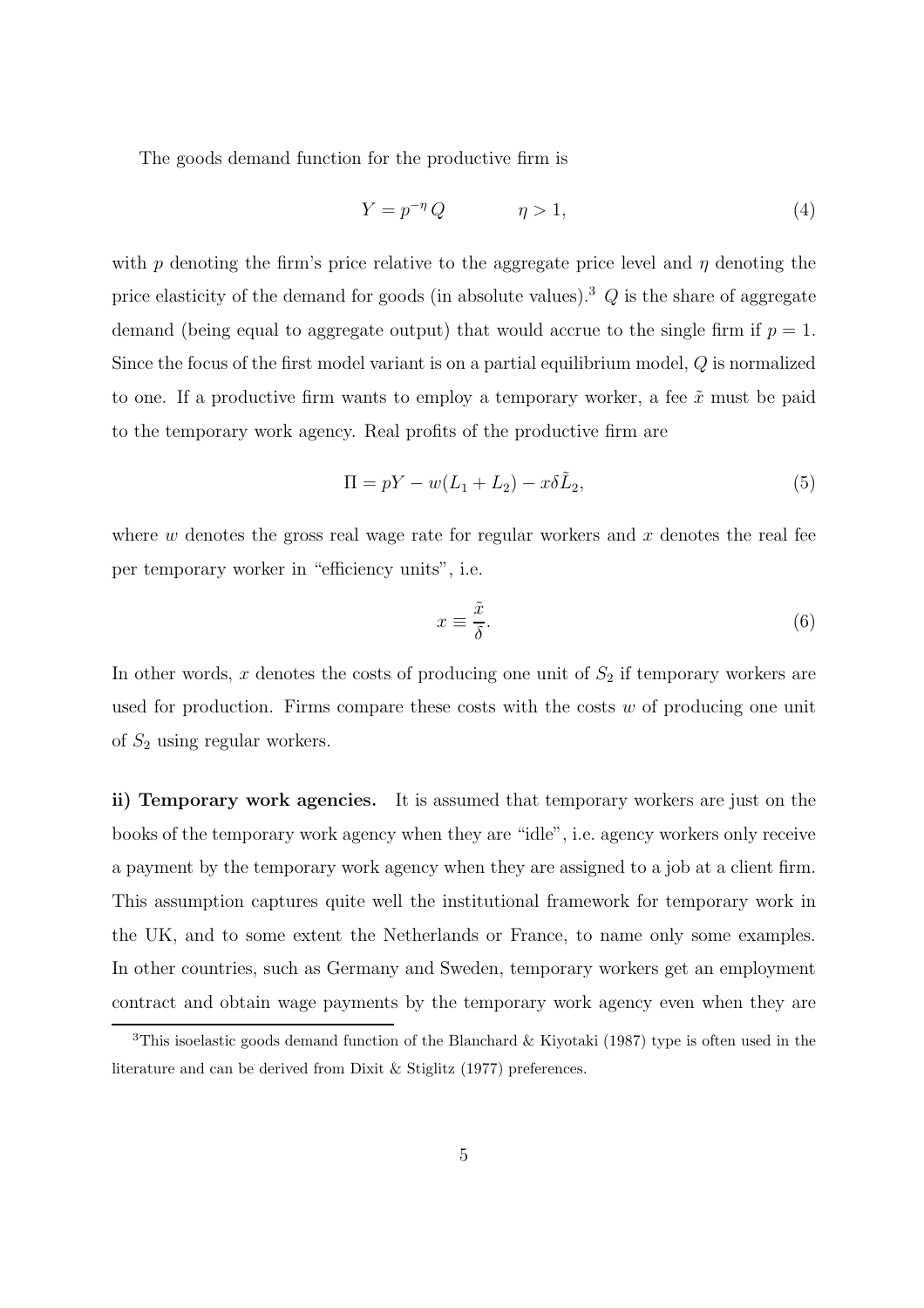not assigned to a client firm.<sup>4</sup> However, as pointed out by Kvasnicka (2003), hirings by temporary work agencies occur primarily on-call as a reaction to current client demand to avoid the risk of initial prolonged unproductive employment of workers. In other words, the first assignment of a worker at a client firm almost always coincides with the moment the worker is hired by the temporary work agency, whereas activities such as screening take place prior to hiring. Our assumption therefore seems to be appropriate for the analysis of temporary work in a static model as it is considered in this paper.

It is assumed that the profits of a temporary work agency are equal to  $(\tilde{x} - \omega - s)\tilde{L}_2$ , where  $\omega$  denotes the gross real wage rate of the temporary worker and s denotes real screening and search costs implied by the hiring of the temporary worker. Parameter s may also be related to the degree of regulation of temporary agency work. For example, in Germany a temporary worker was only allowed to work for a limited duration at the same client firm before the implementation of the Hartz reforms. Hence, in case the client firm intended to employ a temporary agency worker for a longer duration, the temporary work agency had to find a new temporary worker for the same job, implying higher screening and hiring costs.

Moreover, it is assumed that there is free market entry reflecting the fact that the establishment of a temporary work agency does not imply large irreversible investments as is the case for most productive firms. Since in equilibrium zero profits prevail, it must hold that<sup>5</sup>

$$
\tilde{x} = \omega + s. \tag{7}
$$

<sup>&</sup>lt;sup>4</sup>The latter case has been analysed in the matching models of Neugart & Storrie (2006) and Baumann et al. (2011). Alternatively, Neugart & Storrie (2006) also analysed a model variant where workers are just on the books of the temporary work agency, which did not affect their main results (see their footnote 8).

<sup>&</sup>lt;sup>5</sup>The assumption of free market entry is not appropriate for countries in which the establishment of a temporary work agency is restricted by government regulation. In that case eq. (7) should be interpreted as a simple shortcut to capture the fact that the fee  $\tilde{x}$  claimed by the temporary work agency is positively related to screening costs s and the wage rate  $\omega$  of a temporary worker.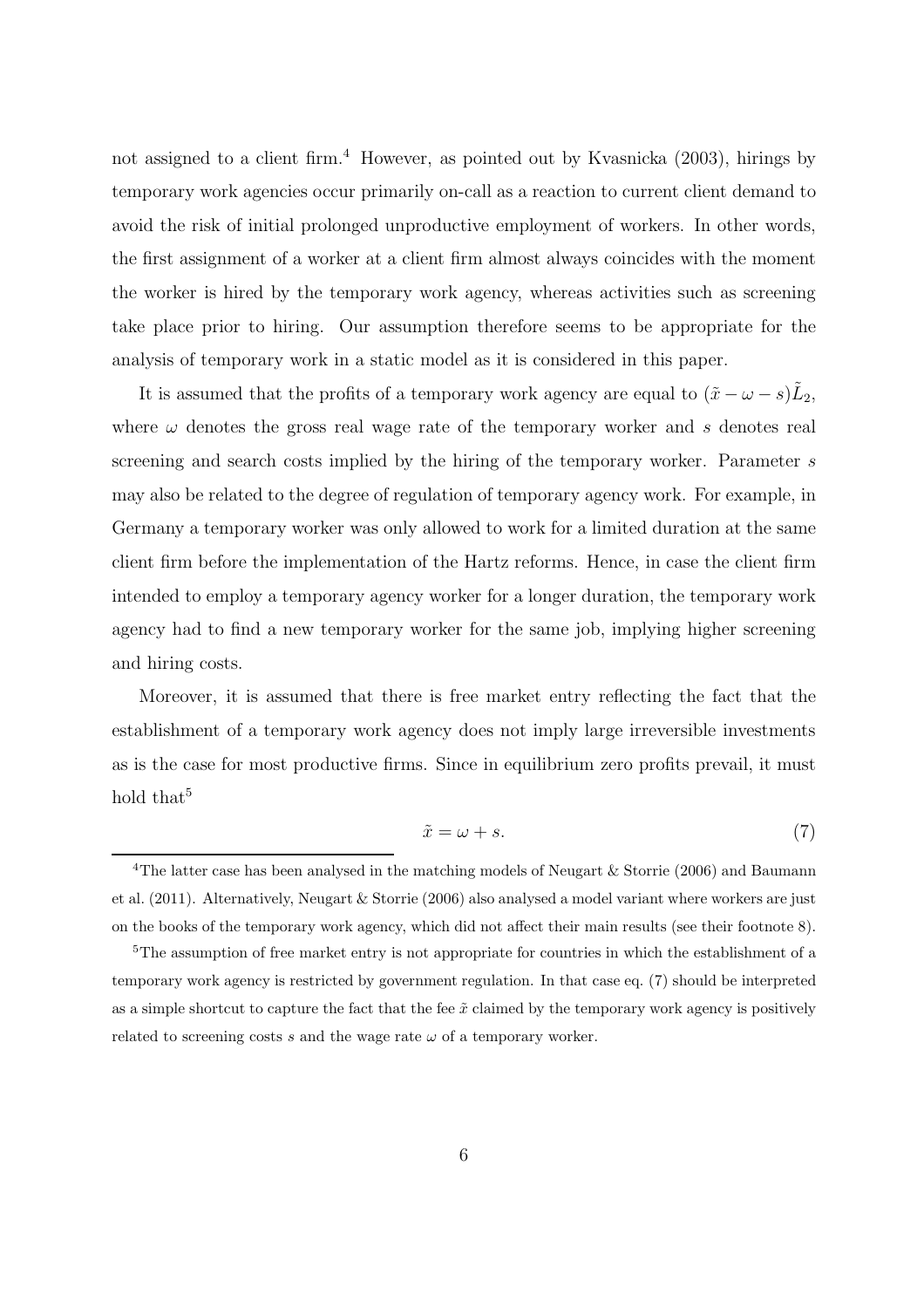iv) Temporary workers. Following the matching models of Neugart & Storrie (2006) and Baumann et al. (2011), we assume that agencies are able to set the wage  $\omega$  equal to the reservation wage of workers. The temporary work agency therefore offers a wage making its workers at the margin indifferent to either being hired by the agency or staying unemployed. This assumption captures the fact that in many countries agency workers have a very weak bargaining position.<sup>6</sup> From the aforementioned matching models it is known that the payment of temporary workers may be lower than, equal to or greater than unemployment benefits depending on whether temporary workers find regular jobs more likely than unemployed workers or not (see eqs. (16) and (17) in Baumann et al., 2011). We assume that the temporary work agency offers a gross real wage  $\omega$  so that the net real wage  $\omega_n$  equals net unemployment benefits  $b_n$ . Implicitly, it is therefore assumed that the job finding probability is the same for unemployed and temporary workers. Net wages and benefits are defined as  $\omega_n \equiv (1 - \tau_w)\omega$  and  $b_n \equiv (1 - \tau_b)b$ , where  $\tau_w$  and  $\tau_b$ denote the tax rate for wages and benefits, respectively. Hence, it is taken into account that in many countries unemployment benefits are also subject to income taxation. As in Beissinger & Egger (2004), we consider a situation in which  $(1 - \tau_b) = \phi(1 - \tau_w)$ , with  $\phi \geq 1$ . The government often imposes a lower tax burden on unemployment benefits implying  $\phi > 1$ , whereas if taxes on wages and unemployment benefits are the same,  $\phi = 1$ . The assumption  $\omega_n = b_n$  then implies

$$
\omega = \phi b \qquad \text{with} \quad \phi \ge 1. \tag{8}
$$

iii) Trade unions. It is assumed that all employed regular workers are union members. Firm-level trade unions determine the wage for regular workers by maximising the rent accruing to their members.<sup>7</sup> The rent of a single union member equals the differential

 $6$ This is, for example, pointed out in Eurofound (European Foundation for the Improvement of Living and Working Conditions) (2008). According to this study, research findings also suggest that agency workers may have limited knowledge of their rights or the means to apply them.

<sup>7</sup>We consider a monopoly union model instead of a bargaining model in order to keep the analysis as simple as possible.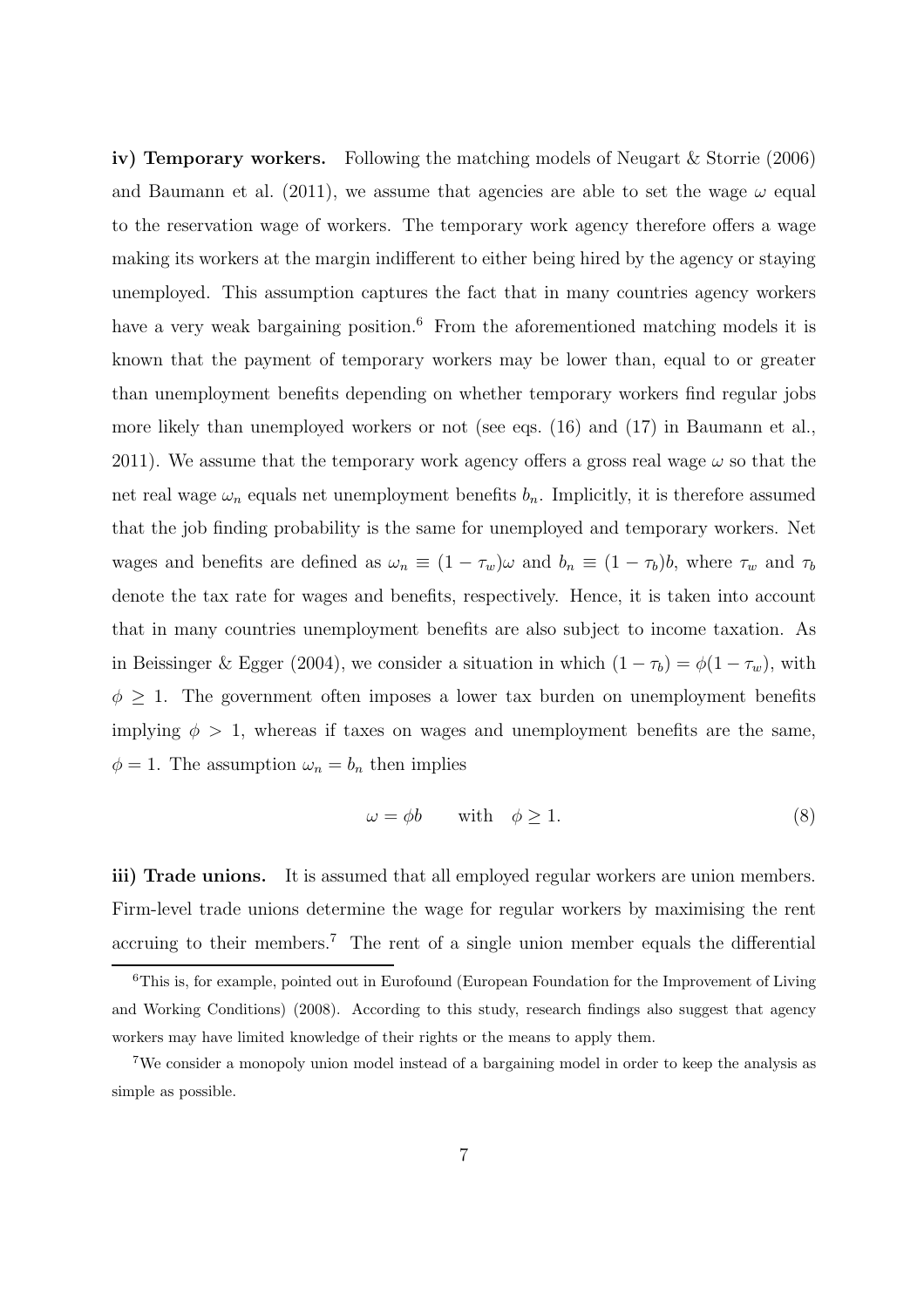between the net wage at the respective firm and the net income obtained as outside option. For the determination of the outside option it must be taken into account that a regular worker being dismissed by the firm under consideration may either end up as a unemployed worker or find a job as a temporary worker. However, because of eq. (8), the net wage of a temporary worker equals net unemployment benefits. As a consequence, the outside option of a regular worker simply amounts to net unemployment benefits. The utility function of the representative union is the rent of a single worker times the number of regular workers at the firm under consideration, i.e.  $U = L(w_n - b_n)$ , where  $w_n \equiv (1 - \tau_w)w$  denotes the net real wage of regular workers. Because  $(1 - \tau_b) = \phi(1 - \tau_w)$ the trade union utility function can be rewritten as

$$
U = L(1 - \tau_w)(w - \phi b), \quad \text{with} \quad \phi \ge 1. \tag{9}
$$

v) Government budget constraint. The tax receipts of the government are solely used to finance unemployment benefits, hence in the case of a balanced budget

$$
\tau_w w (L_1 + L_2) + \tau_w \omega \tilde{L}_2 = (1 - \tau_b) b [1 - L_1 - L_2 - \tilde{L}_2]. \tag{10}
$$

The government may determine the level of net unemployment benefits by choosing  $\tau_b$ and b. From the condition for a balanced budget then tax rate  $\tau_w$  follows.

vi) Solution of the model. In the model, the agents' decisions are taken in two stages. In the first stage, the trade union determines the wage level for regular workers and the temporary work agency determines the fee it claims for the employment of an agency worker at a client firm. Because of the zero profit condition for temporary work agencies in eq. (7), the earnings equation (8) for agency workers, and eq. (6), the fee for an agency worker (in efficiency units) simply is  $x = (\phi b + s)/\delta$ . In the second stage, the firm decides on whether to use temporary workers or not and also determines the employment levels of regular workers and (possibly) temporary workers. This is taken into account by the trade union in the determination of the wage level. In order to obtain a subgame perfect equilibrium, the two-stage game must be solved by backward induction. Notice that the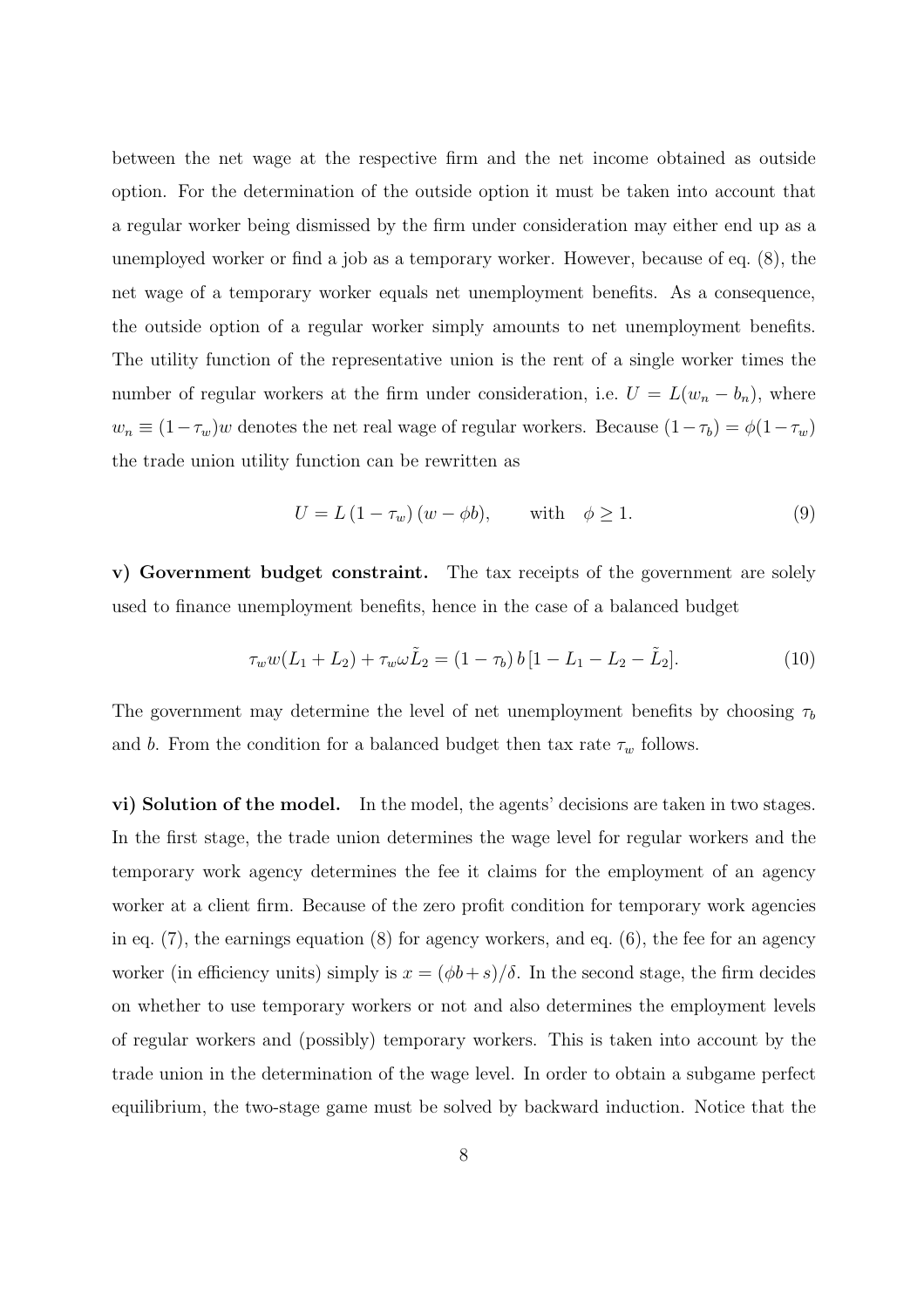firm's decision to employ temporary workers can be made quite "spontaneously" and can be easily reversed, since it does not require irreversible investment decisions. Hence, it is quite natural to assume that trade union wages are determined before the firm decides on the use of temporary agency workers and not the other way round.

## 3 The determination of labour demand

In stage 2, each productive firm chooses the number of regular and temporary workers. The fee  $x$  to be paid to the temporary employment agency for a temporary worker (in efficiency units) and the wage rate  $w$  for a regular worker are already determined (from stage 1). Inserting eqs. (1) to (4) into eq. (5), the profit maximisation problem of the representative firm  $is^8$ 

$$
\max_{L_1, L_2, \tilde{L}_2} \pi = L_1^{\alpha \kappa} (L_2 + \delta \tilde{L}_2)^{\beta \kappa} - w(L_1 + L_2) - x \delta \tilde{L}_2 \quad \text{s.t.} \quad L_2 \ge 0, \tilde{L}_2 \ge 0,
$$
 (11)

where the parameter  $\kappa$  is defined as  $\kappa \equiv (\eta - 1)/\eta$ , with  $0 < \kappa < 1$ . The lower  $\kappa$ , the higher the monopoly power of firms. The first–order conditions are:

$$
\frac{\partial \pi}{\partial L_1} = \alpha \kappa L_1^{\alpha \kappa - 1} (L_2 + \delta \tilde{L}_2)^{\beta \kappa} - w = 0
$$
  
\n
$$
\frac{\partial \pi}{\partial L_2} = \beta \kappa L_1^{\alpha \kappa} (L_2 + \delta \tilde{L}_2)^{\beta \kappa - 1} - w \le 0, \qquad L_2 \ge 0, \qquad \frac{\partial \pi}{\partial L_2} L_2 = 0
$$
  
\n
$$
\frac{\partial \pi}{\partial \tilde{L}_2} = \beta \kappa L_1^{\alpha \kappa} (L_2 + \delta \tilde{L}_2)^{\beta \kappa - 1} - x \le 0, \qquad \tilde{L}_2 \ge 0, \qquad \frac{\partial \pi}{\partial \tilde{L}_2} \tilde{L}_2 = 0.
$$

It follows from the first-order conditions that three cases can be distinguished depending on whether the wage rate  $w$  for regular workers is lower than, equal to, or higher than the costs  $x$  of temporary workers.

<sup>8</sup>Because of eq. (1), both segments are essential for production. The corresponding labour input conditions  $L_1 > 0$  and  $L_2 + \tilde{L}_2 > 0$  are not explicitly taken into account in eq. (11).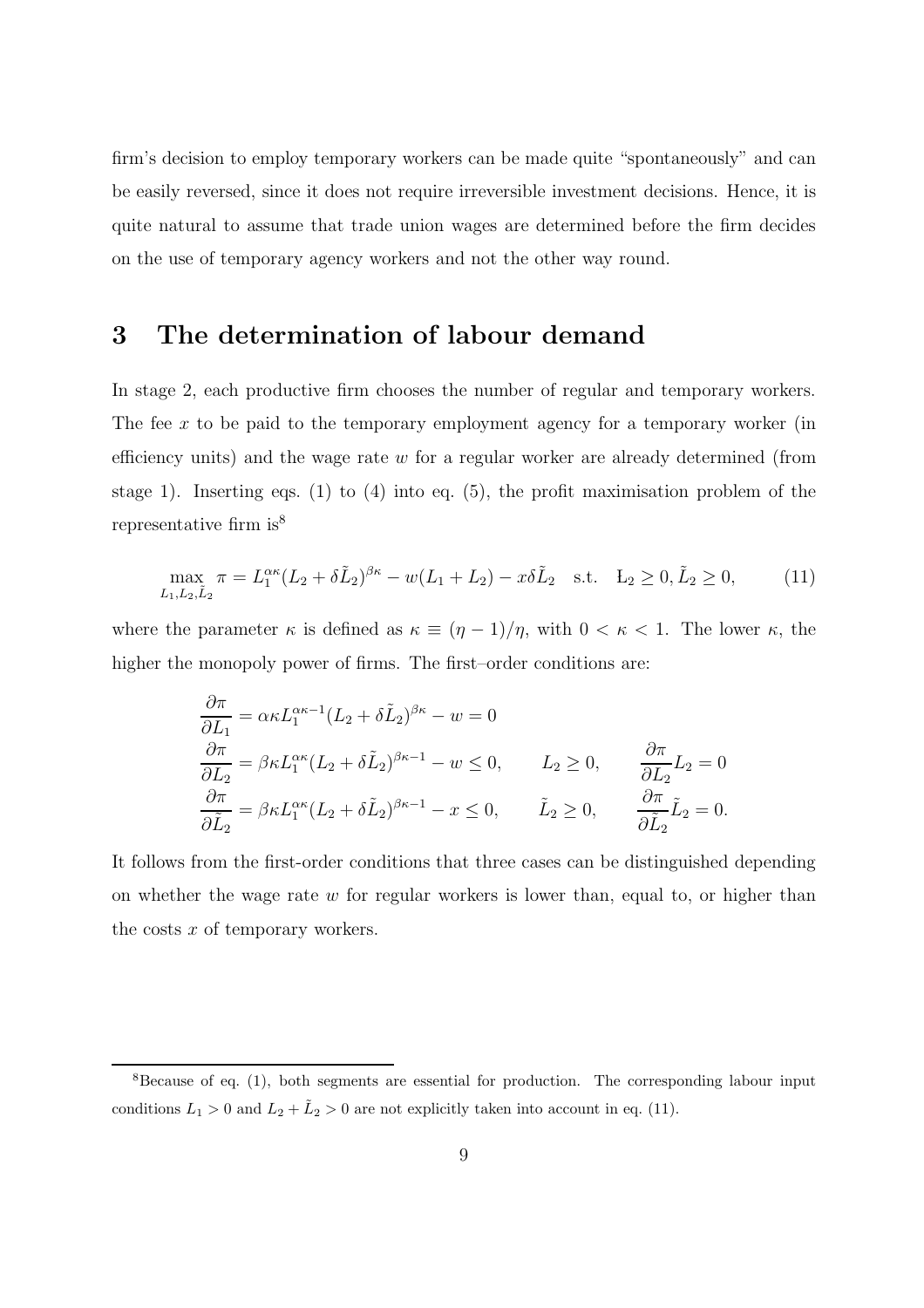Case I:  $w < x$ .

If  $w < x$ , it is cheaper to employ only regular workers, hence  $L_2 > 0$  and  $\tilde{L}_2 = 0$ . From the first-order conditions the following labour demand functions are obtained:

$$
L_1 = L_1(w) = A_1 \cdot w^{-1/[1 - \kappa(\alpha + \beta)]} \tag{12}
$$

$$
L_2 = L_2(w) = A_2 \cdot w^{-1/[1 - \kappa(\alpha + \beta)]},
$$
\n(13)

with

$$
A_1 \equiv [(\alpha \kappa)^{1-\beta \kappa} \cdot (\beta \kappa)^{\beta \kappa}]^{1/[1-\kappa(\alpha+\beta)]} \quad \text{and} \quad A_2 \equiv [(\alpha \kappa)^{\alpha \kappa} \cdot (\beta \kappa)^{1-\alpha \kappa}]^{1/[1-\kappa(\alpha+\beta)]}. \tag{14}
$$

Therefore, total labour demand  $L$  for regular workers is given by

$$
L = L_r(w) = (A_1 + A_2) w^{-1/[1 - \kappa(\alpha + \beta)]},
$$
\n(15)

where the index  $r$  denotes the situation in which only regular workers are employed. The wage elasticity of labour demand (in absolute values), denoted as  $\varepsilon_r$ , is

$$
\varepsilon_r = \frac{1}{1 - \kappa(\alpha + \beta)}.\tag{16}
$$

#### Case II:  $w = x$ .

This situation describes the borderline case in which the firm is indifferent between employing regular workers and temporary workers in the production of  $S_2$ . The number of regular workers in the production of  $S_2$  could therefore vary between 0 and  $L_2(x)$ , where  $L_2(x)$  denotes the labour demand function  $L_2(w)$  from eq. (13) evaluated at  $w = x$ . For ease of exposition we assume that the firm only employs regular workers if  $w = x^0$ . Hence, in case II the same labour demand demand function for regular workers as in eq. (15) (evaluated at  $w = x$ ) results, i.e.

$$
L = L_r(x) = (A_1 + A_2) x^{-1/[1 - \kappa(\alpha + \beta)]}.
$$
 (17)

<sup>&</sup>lt;sup>9</sup>This behaviour would result if the trade union claimed a wage w that is marginally lower than x.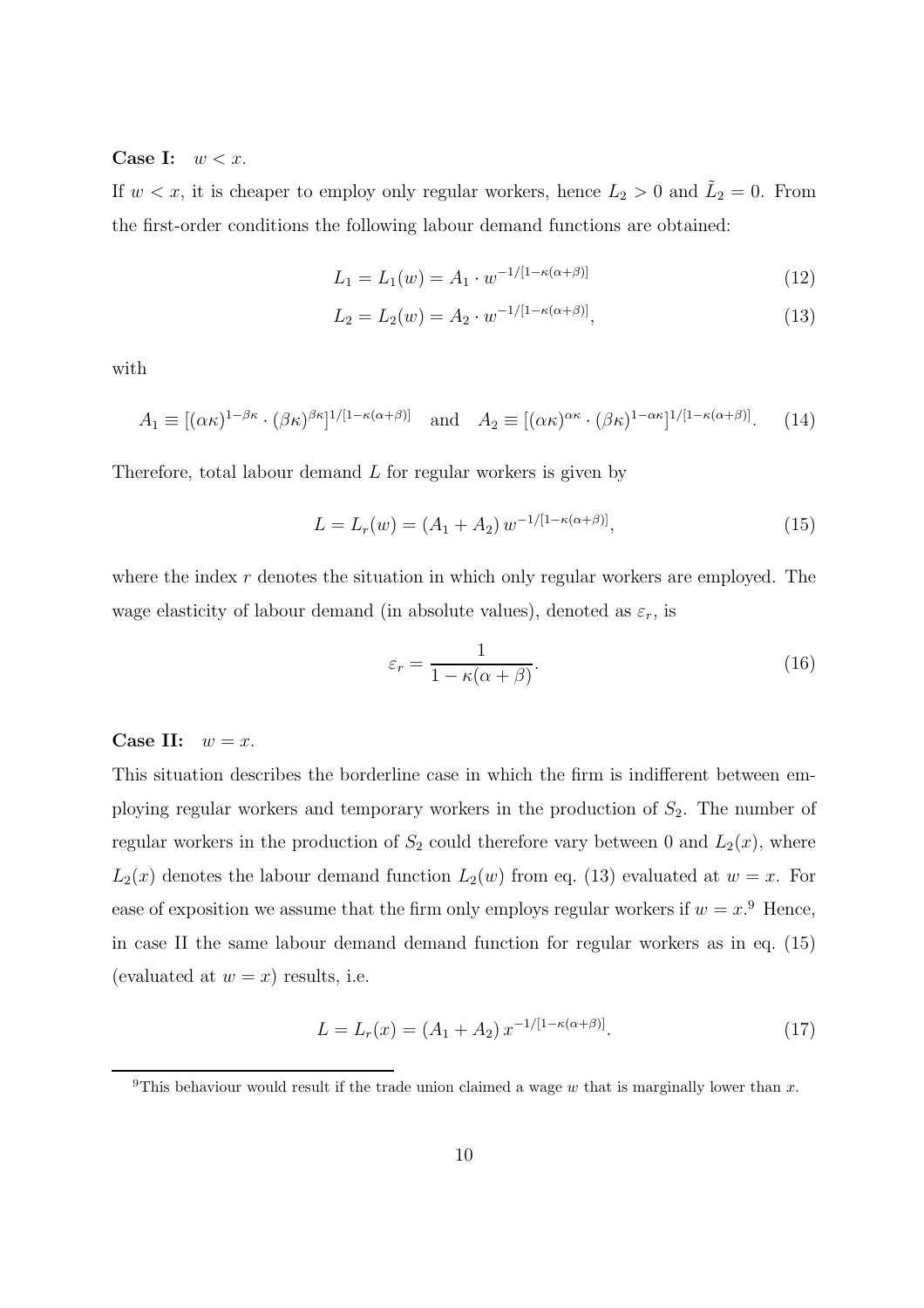#### Case III:  $w > x$ .

In this case, profits are maximised by using only temporary workers in the production of  $S_2$ , hence  $L_2 = 0$  and  $\tilde{L}_2 > 0$ . The labour demand functions are:

$$
L_1 = L_1(w, x) = A_1 \left[ w^{-(1-\beta\kappa)} x^{-\beta\kappa} \right]^{1/[1-\kappa(\alpha+\beta)]}
$$
  

$$
\tilde{L}_2 = \tilde{L}_2(w, x) = (1/\delta) A_2 \left[ w^{-\alpha\kappa} x^{-(1-\alpha\kappa)} \right]^{1/[1-\kappa(\alpha+\beta)]},
$$
 (18)

with  $A_1$  and  $A_2$  being defined as in case I, see eq. (14). Total labour demand for regular workers in case III equals  $L_1$ , i.e.

$$
L = L_t(w, x) = A_1 \left[ w^{-(1 - \beta \kappa)} x^{-\beta \kappa} \right]^{1/[1 - \kappa(\alpha + \beta)]}, \tag{19}
$$

where the index  $t$  denotes the situation in which only temporary workers are employed in the production of  $S_2$ . In this case, the demand for regular workers also depends on the fee for temporary workers because of the complementarities in production between segments  $S_1$  and  $S_2$ . For example, if the number of temporary workers in the production of  $S_2$  is reduced because these workers become more expensive, the demand for regular workers in the production of  $S_1$  is reduced as well. The wage elasticity of labour demand for regular workers (in absolute values) now becomes

$$
\varepsilon_t = \frac{(1 - \beta \kappa)}{1 - \kappa(\alpha + \beta)}.
$$
\n(20)

Notice that both labour demand elasticities,  $\varepsilon_r$  and  $\varepsilon_t$ , are constant and greater than one. Moreover, notice that  $\varepsilon_t < \varepsilon_r$  holds. If temporary workers are employed as well, the labour demand elasticity for regular workers gets smaller (in absolute values) because of the decline in the share of regular employment in total costs.

#### 4 Union wage determination for regular workers

In stage 1, trade unions choose the wage that maximises the economic rent for employed regular members, defined in eq. (9), taking into account that employment is determined by firms in stage 2. Whether firms use temporary workers or not depends on the size of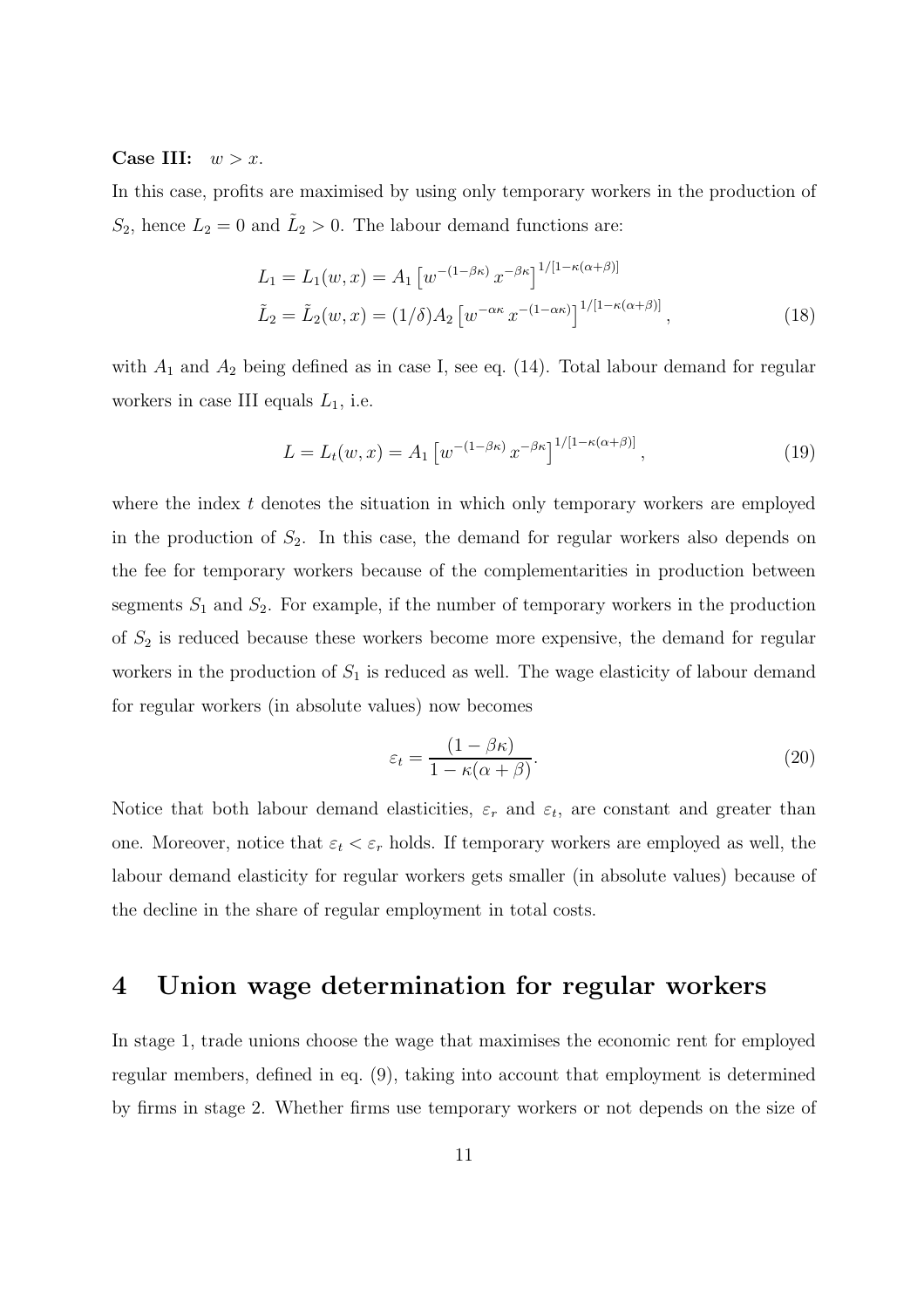the fee for temporary workers relative to the wage that has to be paid to regular workers. Segment  $S_2$  is produced by regular workers if  $w \leq x$ , whereas it is produced by temporary workers if  $w > x$ . Since trade unions determine the wage w for regular workers, their actions also affect the employment level chosen by firms.

In the following analysis it will turn out that there exist three wage-setting regimes, denoted as regimes  $R$ ,  $X$  and  $T$ , respectively. In regime  $R$ , the representative trade union claims the wage  $w_R$ , defined as the monopoly wage if the labour demand function is  $L_r(w)$ , and the corresponding firm chooses the employment level  $L_r(w_R)$ . In regime X, the trade union finds it optimal to set a wage  $w_X = x$  that equals the fee for temporary workers and the employment level is  $L_r(x)$ . In regime T, the trade union claims the wage  $w_T$ , defined as the monopoly wage if the labour demand function is  $L_t(w, x)$ , and the firm chooses the employment level  $L_t(w_T, x)$ . Which regime prevails depends on the fee x for temporary workers relative to two threshold values  $\underline{x}$  and  $\overline{x}$ , with  $\underline{x} < \overline{x}$ , as depicted in Figure 1. If  $x \geq \overline{x}$ , the trade union will choose the wage-setting regime R. For  $x < \underline{x}$ , the regime T will be chosen, whereas for intermediate values of the fee,  $x \leq x < \overline{x}$ , the wage-setting regime X will be implemented.<sup>10</sup>

|                          |                               |                                | $\boldsymbol{x}$ |
|--------------------------|-------------------------------|--------------------------------|------------------|
| Regime $T$               | $\underline{x}$<br>Regime $X$ | $\boldsymbol{x}$<br>Regime $R$ |                  |
| x < x                    | $x \leq x < \overline{x}$     | $\overline{x}$ < x             |                  |
| $w=w_T$                  | $w = w_X = x$                 | $w=w_R$                        |                  |
| $L_2 = 0; \quad L_2 > 0$ | $L_2 > 0; \quad L_2 = 0$      | $L_2 > 0$ ; $L_2 = 0$          |                  |

Figure 1: Three wage-setting regimes for regular workers depending on the size of the fee for temporary workers

Before moving on to prove these statements, the monopoly wages and corresponding

<sup>&</sup>lt;sup>10</sup>Notice that in the wage-setting regimes R and X only regular workers are employed, i.e. the firm chooses the employment level according to the  $L_r(w)$  function. The indices r and t just distinguish the labour demand functions and have a different meaning than the indices for the wage-setting regimes  $R$ ,  $X$  and  $T$ .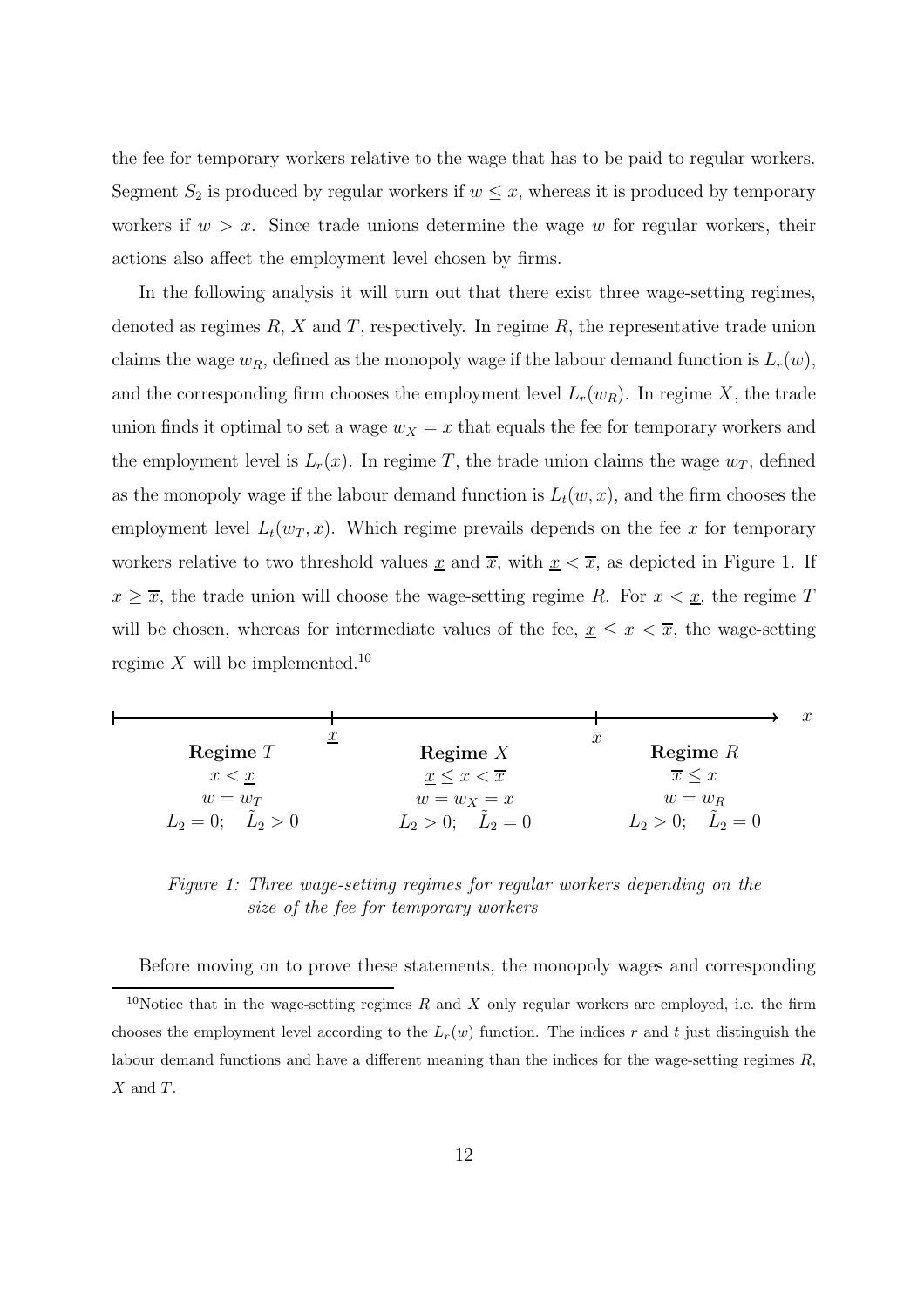employment and utility levels for the regimes  $R$  and  $T$  are derived. As shown in Appendix A.2, in these regimes each union sets the wage for regular workers as a mark-up over unemployment benefits, with the mark-up depending negatively on the wage elasticity of labour demand for regular workers. As has been shown in Section 3, the labour demand elasticities differ depending on whether the firm uses only regular workers or also temporary workers in production. In regime  $R$ , the rent-maximising wage for regular workers claimed by the trade union is

$$
w_R = \frac{1}{(\alpha + \beta)\kappa} \phi b,\tag{21}
$$

leading to the employment level  $L_r(w_R)$  determined by eq. (15). The trade union then achieves the utility level

$$
V_R = L_r(w_R) \left(1 - \tau_w\right) \left(w_R - \phi b\right). \tag{22}
$$

In regime  $T$ , the rent-maximising wage for regular workers becomes

$$
w_T = \frac{1 - \beta \kappa}{\alpha \kappa} \phi b,\tag{23}
$$

leading to the employment level  $L_t(w_T, x)$  determined by eq. (19). Interestingly, it turns out that  $w_T > w_R$ . If the firm uses temporary agency work, the union's wage claim for the remaining regular workers is higher than the rent-maximising wage if only regular workers are employed. The reason is that the labour demand elasticity for regular workers is lower (in absolute values) if also temporary workers are employed. In regime  $T$ , the trade union achieves the economic rent

$$
V_T(x) = L_t(w_T, x) (1 - \tau_w) (w_T - \phi b).
$$
 (24)

As can be seen from this equation, the monopoly rent in regime  $T$  is a function of the fee for temporary workers. While  $w_T$  is constant, labour demand  $L_t(\cdot)$  for regular workers negatively depends on the fee x. As a consequence,  $V_T$  also negatively depends on x.

An intuition for the determination of the threshold values  $\underline{x}$  and  $\overline{x}$  and the separation of the different wage-setting regimes is most easily obtained by looking at Figure 2 that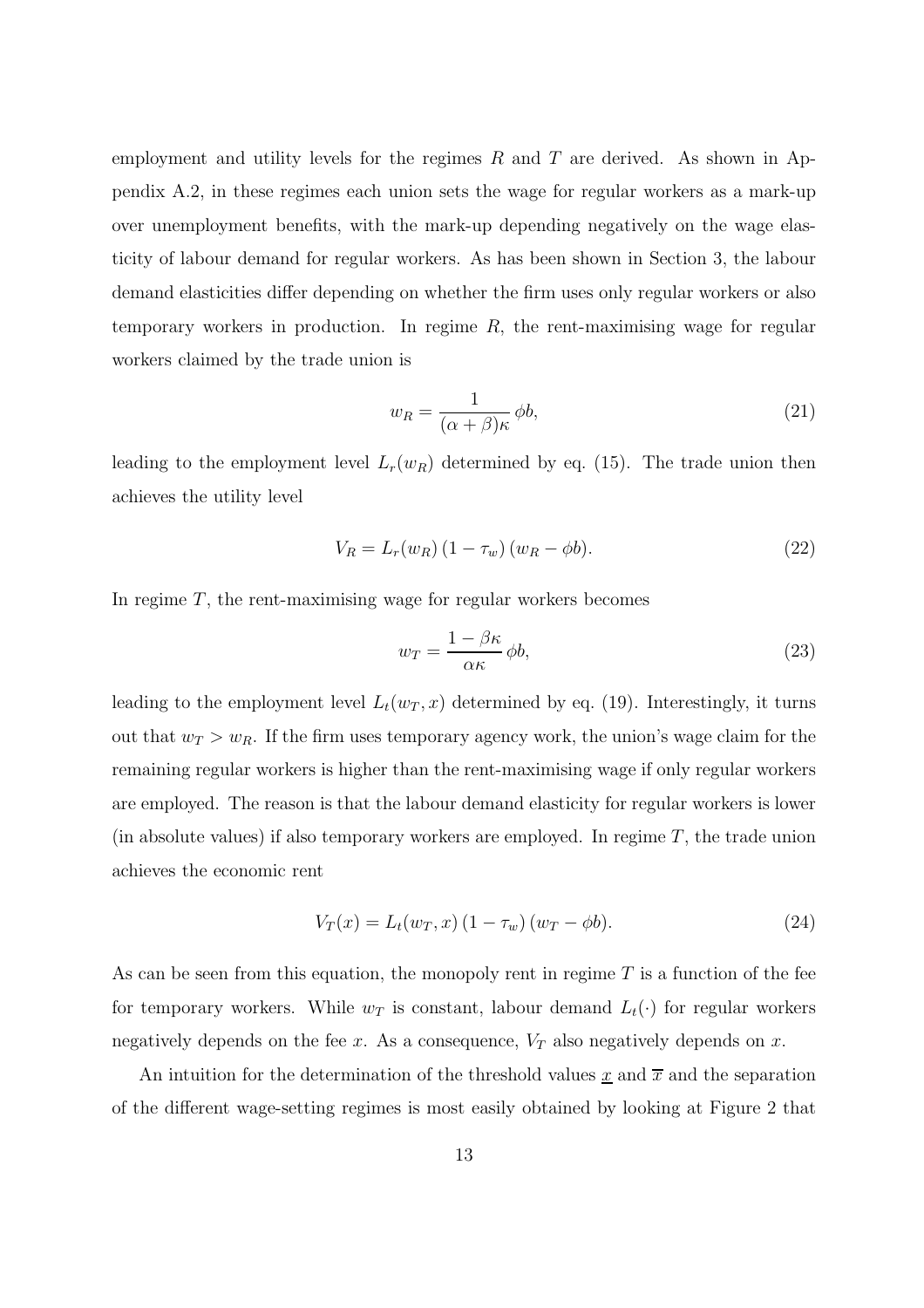describes the labour market for regular workers. The curve  $L_r(w)$  represents labour demand in case only regular workers are employed in the production of both segments, whereas  $L_t(w, x)$  is the labour demand curve (for regular workers) if temporary workers are used for the production of the  $S_2$ -segment. Notice that a decline in x leads to a rightward shift of the  $L_t$ -curve.

If  $x \geq w_R$ , i.e. the fee for temporary workers is higher than or equal to the wage  $w_R$ , the trade union chooses the wage  $w = w_R$  that maximises its economic rent if only regular workers are employed, and the firm decides to employ only regular workers (point A). The upper threshold for  $x$  therefore is

$$
\overline{x} \equiv w_R = \frac{1}{(\alpha + \beta)\kappa} \phi b. \tag{25}
$$



Figure 2: The determination of the threshold values  $\underline{x}$  and  $\overline{x}$ 

Now suppose that the fee x for temporary workers is somewhat below  $\overline{x}$ . If the trade union still claimed the wage  $w_R$ , the firm would decide to employ temporary workers for the production of  $S_2$ , because  $x < w_R$ . In Figure 2, the corresponding labour demand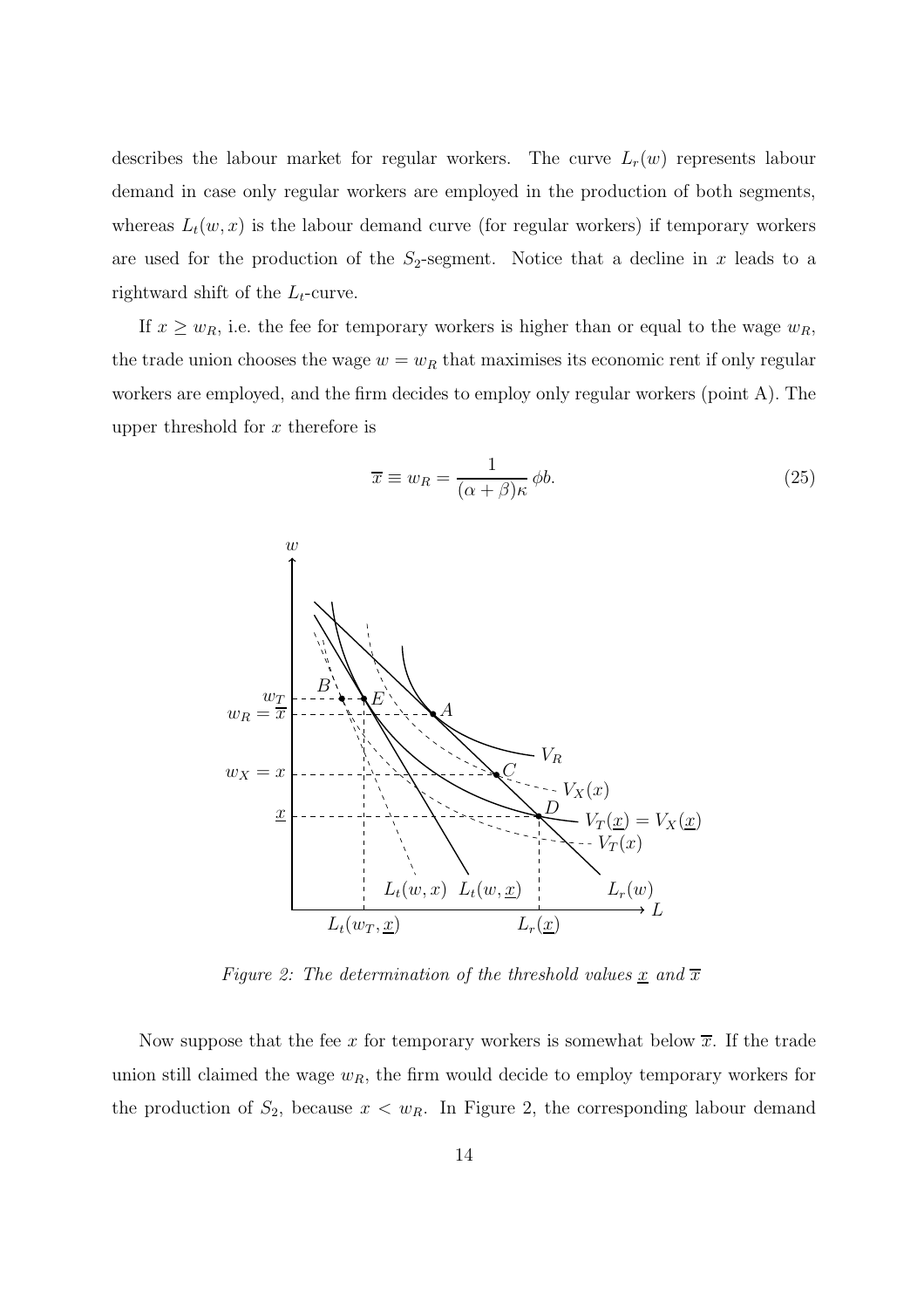curve (for regular workers) is depicted as the dashed line  $L_t(w, x)$ . If the trade union chooses a wage rate  $w > x$ , the firm chooses employment according to this  $L_t(w, x)$ –curve. Along this curve, the rent-maximising wage is given by  $w_T$ , leading to the employment level  $L_t(w_T, x)$  (point B). As is evident from the figure, in this situation the trade union would be better off by instead choosing a wage  $w_X = x$  that makes the firm to employ only regular workers (point C). The reason is that the corresponding economic rent

$$
V_X(x) = L_r(x)(1 - \tau_w)(x - \phi b)
$$
\n(26)

is higher than the utility level  $V_T(x)$  corresponding to the indifference curve tangent to the  $L_t(w, x)$ -curve in point B.

If the fee for temporary workers further declines, the  $L_t(w, x)$ -curve and the indifference curve representing the maximum level of economic rent in regime  $T$  shift to the right due to the complementarities in production mentioned in Section 3. Simultaneously, with decreasing x the economic rent achievable in regime  $X$  declines and the corresponding indifference curve shifts to the left. As depicted in Figure 2, there has to exist a lower threshold  $\underline{x}$  defined as the wage level for regular workers that renders the trade union indifferent between the situation in which only regular workers are used (point D) and the situation in which temporary workers replace regular workers in the production of segment  $S_2$  (point E). The labour demand curve in the latter situation is given by  $L_t(w, \underline{x})$ . Hence,  $\underline{x}$  is implicitly defined by the condition

$$
V_T(\underline{x}) = V_X(\underline{x}).\tag{27}
$$

If  $x < \underline{x}$ , the  $L_t(w, x)$ -curve lies to the right of the  $L_t(w, \underline{x})$ -curve. Hence, it no longer pays off for the trade union to prevent the employment of temporary workers because in this case  $V_X(x) < V_T(x)$ .

The graphical analysis using Figure 2 suggests that a lower threshold  $x < \overline{x}$  exists, where  $\overline{x} = w_R$ . Since the graphical results depend on the position of the  $L_t(w, x)$ -curves relative to the  $L_r(w)$ -curve, we have to make sure that the graphical intuition is correct. The formal proof, outlined in more detail in Appendix A.3, is based on the following reasoning: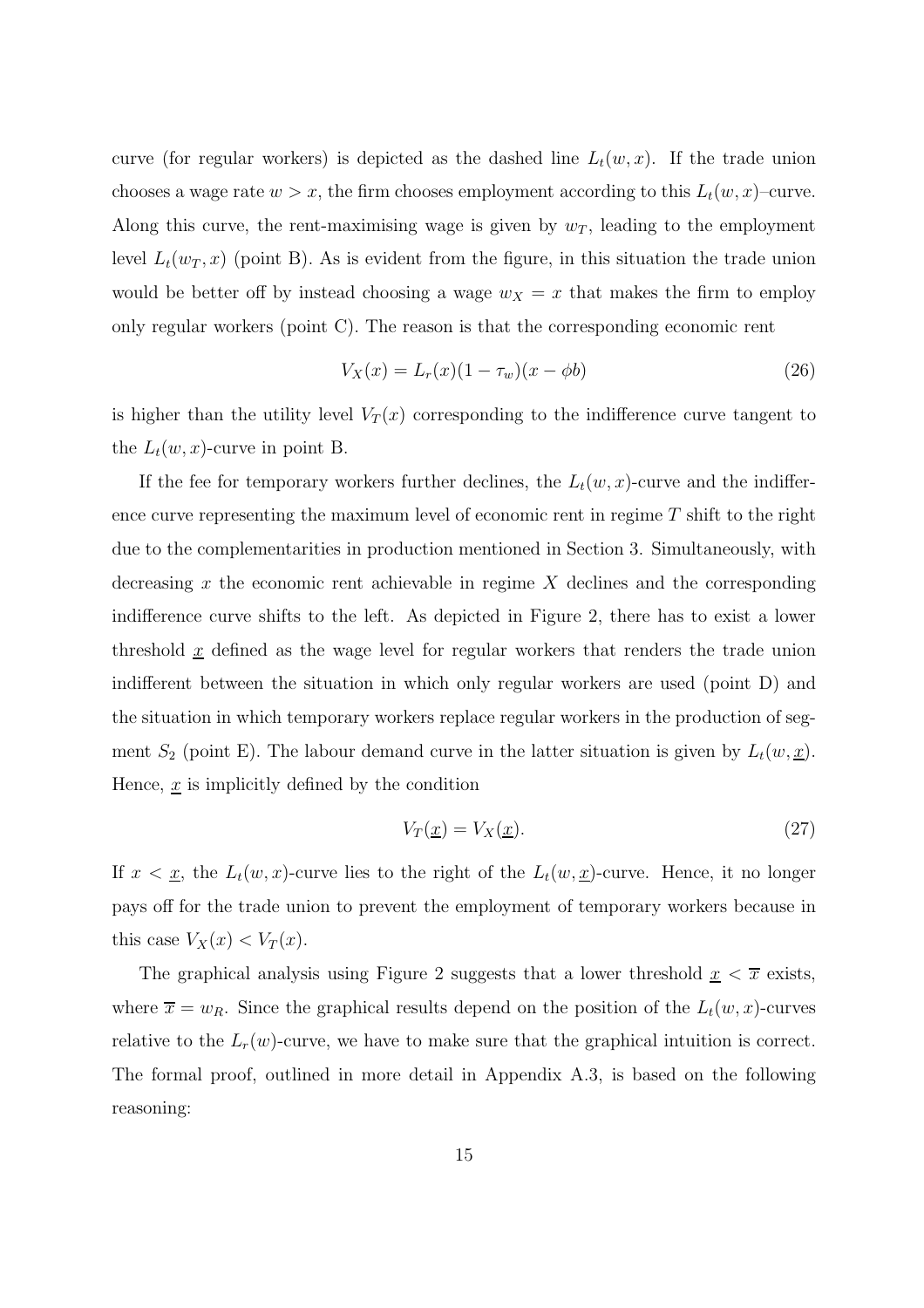1. To determine the upper threshold  $\overline{x}$ , it is shown that for all values of the fee x with  $x \geq w_R$  it is optimal for the trade union to claim the wage  $w = w_R$ . The alternative strategy of choosing a wage  $w > x$ , thereby inducing the firm to employ temporary workers for the production of segment  $S_2$ , is not in the interest of the trade union.<sup>11</sup> This is demonstrated by noting that for  $x = w_R$  it holds that  $V_R > V_T(w_R)$ . In other words, the wage-employment combination  $(w_R, L_r(w_R))$  leads to a higher economic rent than the combination  $(w_T, L_t(w_T, x = w_R))$ . Moreover, because  $\partial V_T(x)/\partial x < 0$ , it must also hold that  $V_R > V_T(x)$  for all  $x > w_R$ . It can be concluded that for  $x \geq w_R$ , the R-regime prevails in which it is the best strategy for the trade union to claim the wage  $w_R$ , and for the firm to employ only regular workers.

2. It has already been noted in step 1 that  $V_R > V_T(w_R)$ . Because of eqs. (22) and (26), it also holds that  $V_R = V_X(w_R)$ . It can therefore be concluded that  $V_X(w_R) - V_T(w_R) > 0$ . Moreover, it can be shown that  $\partial [V_X(x) - V_T(x)]/\partial x > 0$  for  $x \leq w_R$ . In other words, the difference between the economic rents in regimes  $X$  and  $T$  declines with a decline in x. However, at least for marginal declines in x, it still holds that  $V_X(x) > V_T(x)$ . This means that if x (marginally) declines below  $w_R$ , it is better to set the wage equal to the fee of temporary workers (X-regime) in order to prevent temporary agency employment (T-regime). From points 1. and 2. it follows that  $\overline{x} = w_R$  indeed constitutes the upper threshold for the fee x. For  $x \geq \overline{x}$  the R-regime prevails, whereas for (at least marginally) lower values than  $\bar{x}$  the X-regime is chosen.

3. Since  $V_X(w_R) - V_T(w_R) > 0$  and  $\partial [V_X(x) - V_T(x)]/\partial x > 0$  for  $x \leq w_R$ , with declining x eventually a level  $\underline{x}$  is reached where  $V_X(\underline{x}) = V_T(\underline{x})$ . If  $\underline{x}$  were lower than the lowest admissible value of fee x, denoted  $x_{\min}$  and defined as  $x_{\min} = \phi b$ , regime T would never occur.<sup>12</sup> However, it is shown that  $x_{\min} < \underline{x}$  and  $V_X(x) - V_T(x) < 0$  for all x with  $x_{\min} \leq x < \underline{x}$ . Hence,  $\underline{x}$  constitutes the lower threshold separating regimes X and T.

<sup>&</sup>lt;sup>11</sup>Note that for fees  $x > w_R$  it can never be optimal to choose a wage w with  $w_R < w < x$ , because  $w_R$ is the rent-maximising wage if only regular workers are employed.

<sup>&</sup>lt;sup>12</sup>As has been outlined in Section 2,  $x = (\phi b + s)/\delta$ . The minimum value for x is obtained for  $\delta = 1$ and  $s = 0$ , leading to  $x_{\min} = \phi b$ .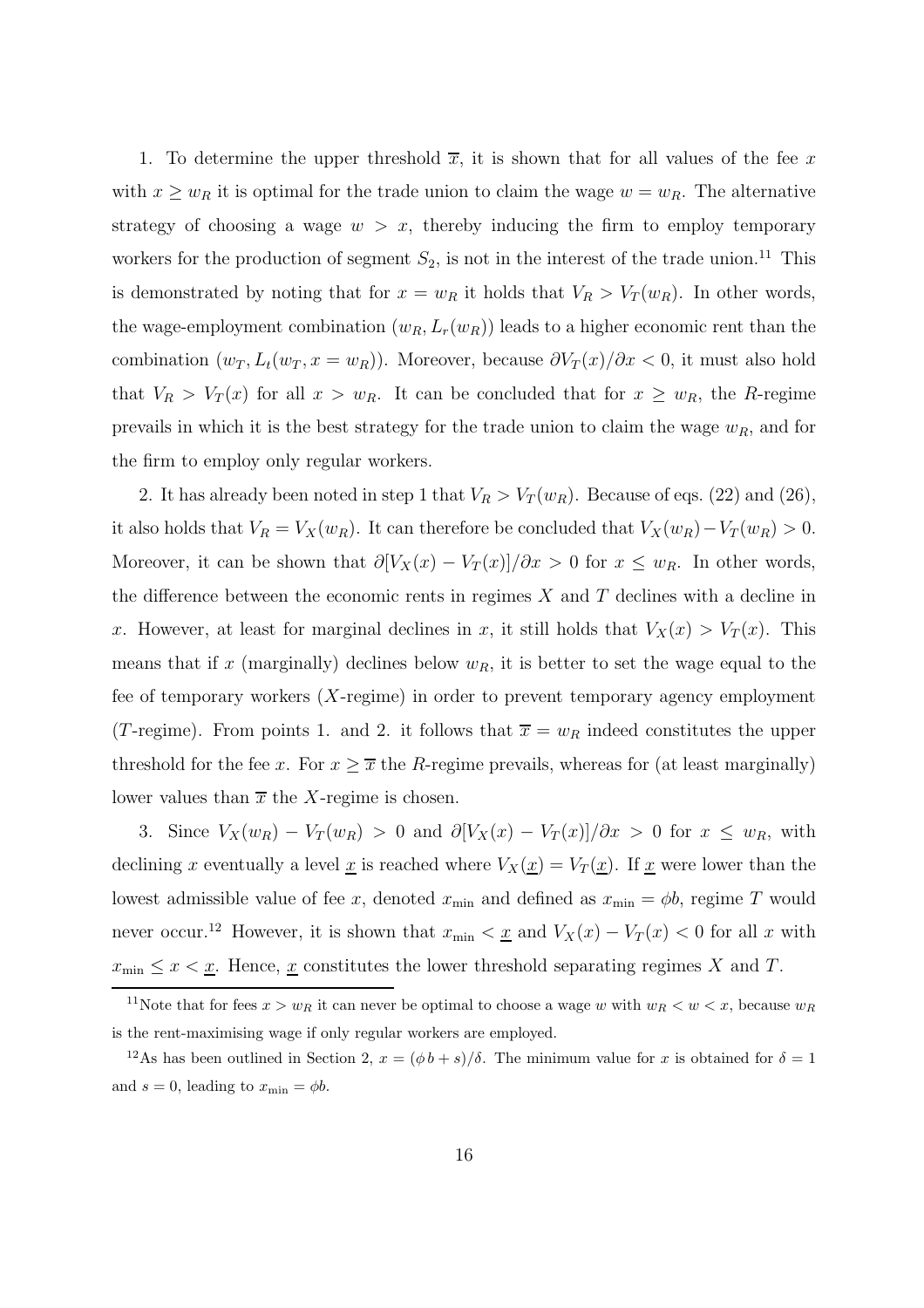#### 5 Comparison of the different wage setting regimes

This section compares the levels of wages, employment, trade union's utilities and firm's profits for the three wage-setting regimes defined in Section 4. Starting with the comparison of wage levels, it immediately follows from the discussion in Section 4 that

$$
w_T > w_R > w_X,\tag{28}
$$

where  $w_X$  represents all wages  $w_X = x$  for  $x \in [\underline{x}, \overline{x})$ . The first inequality is due the lower wage elasticity of labour demand for regular workers in regime T in comparison to regime R. Hence, in the employment regime with temporary workers, the optimal wage  $w_T$  is higher than the monopoly wage  $w_R$  when only regular workers are employed. The second inequality results from unions' incentive to undercut the wage  $w_R$  to prevent temporary agency employment if  $\underline{x} \leq x < \overline{x}$ .

Regarding trade union utility, it follows from the determination of the threshold values  $\underline{x}$  and  $\overline{x}$  in Section 4 that

$$
V_R > V_X(x) > V_T(x) \qquad \text{for } x > \underline{x}.\tag{29}
$$

From that discussion it is also evident that  $V_T(x) > V_X(x)$  if  $x < \underline{x}$  and that  $V_T(x)$ increases with declining  $x$ . An interesting question left to answer is whether for values of x with  $x_{\min} < x < \underline{x}$  it could be possible that  $V_T(x) > V_R$ . This would mean that trade unions profit from the employment of (relatively cheap) temporary workers because of higher economic rents. However, in Appendix A.4 it is shown that, at least in our model, this result cannot occur. Instead, we conclude that

$$
V_R > V_T(x) \qquad \text{for } x \ge x_{\text{min}} = \phi b. \tag{30}
$$

Hence, trade unions are always harmed by the employment of temporary workers.

Since in regimes R and X the same labour demand function is relevant and  $w<sub>X</sub>$  $w_R$ , it immediately follows that employment in regime X is higher than employment in regime R. Moreover, it also holds that employment in regime R is higher than employment in regime T. If this were not the case, we would get a situation in which both wages and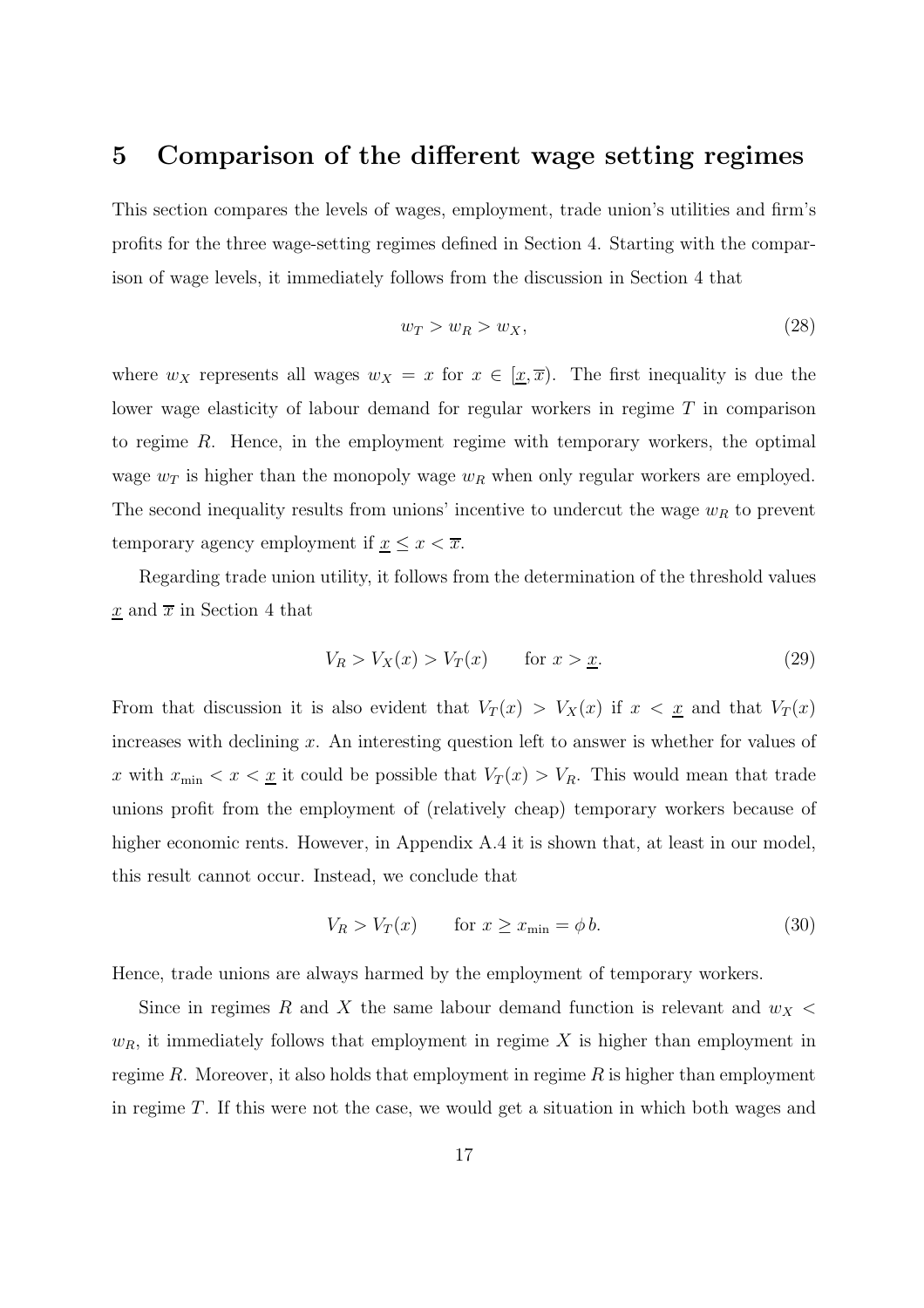employment of regular workers are higher in regime  $T$  than in regime  $R$ . This, however, would contradict the inequality in eq. (30). Therefore,

$$
L_r(w_X) > L_r(w_R) > L_t(w_T, x),
$$
\n(31)

where  $w_X$  again refers to wages  $w_X = x$  in the interval  $x \in [\underline{x}, \overline{x})$  that are chosen in regime X. Note that the second inequality not only holds for  $x \in [x_{\min}, x]$ , but for all  $x \geq x_{\min}$ . In Appendix A.5 it is explicitly shown that inequality (31) holds.

Finally, the firm's profits in the different regimes are considered (for details see Appendix A.5). It can easily be derived that  $\pi_X(x) > \pi_T(x)$  and  $\pi_X(x) > \pi_R$  for all  $x \geq x_{\min}$ . However, whether profits in regime  $T$  exceed profits in regime  $R$  or vice versa, depends on the values of the exogenous parameters  $\alpha, \beta$ , and  $\kappa$ . In Appendix A.5 it is shown that there exists a value  $x > x_{\text{min}}$ , denoted  $x_{\text{indiff}}$ , for which  $\pi_R = \pi_T(x_{\text{indiff}})$ . The location of  $x_{\text{indiff}}$  depends on the parameter values of  $\alpha, \beta$ , and  $\kappa$ . If  $x_{\text{indiff}} \in [\underline{x}, \overline{x})$ , profits in regime T are higher than in regime R, i.e. it then holds that  $\pi_T(x) > \pi_R$  for  $x \in [x_{\min}, \underline{x})$ . It can be shown that the probability for this situation is the higher, the smaller  $\kappa$  and the higher  $\beta$  relative to  $\alpha$ . In other words, the larger the share of segment  $S_2$  in production and the higher its share in total labour costs, the higher is the incentive of firms to hire temporary agency workers in the production of that segment to reduce labour costs and increase profits. However, if  $x_{\text{indiff}} \in [x_{\text{min}}, \underline{x})$ , there is a range of fees for temporary workers  $(x_{\text{indiff}}, \underline{x})$  for which  $\pi_T(x) < \pi_R$ . It may seem puzzling that firms would employ temporary workers in such a situation though this implies lower profits than in the regime where only regular workers are employed (at the monopoly wage  $w_R$ ). The explanation is as follows:

According to our analysis, the trade union finds it no longer profitable to prevent temporary agency employment if  $x < \underline{x}$ . The trade union therefore demands a wage  $w_T$ for the remaining regular workers and the firm finds it optimal to replace regular workers in segment  $S_2$  by temporary workers. Both, the firm and the trade union, would be better off if the firm would only employ regular workers in both segments at the monopoly wage  $w_R$ . However, if the trade union claims the wage  $w_R$ , the firm still has the incentive to deviate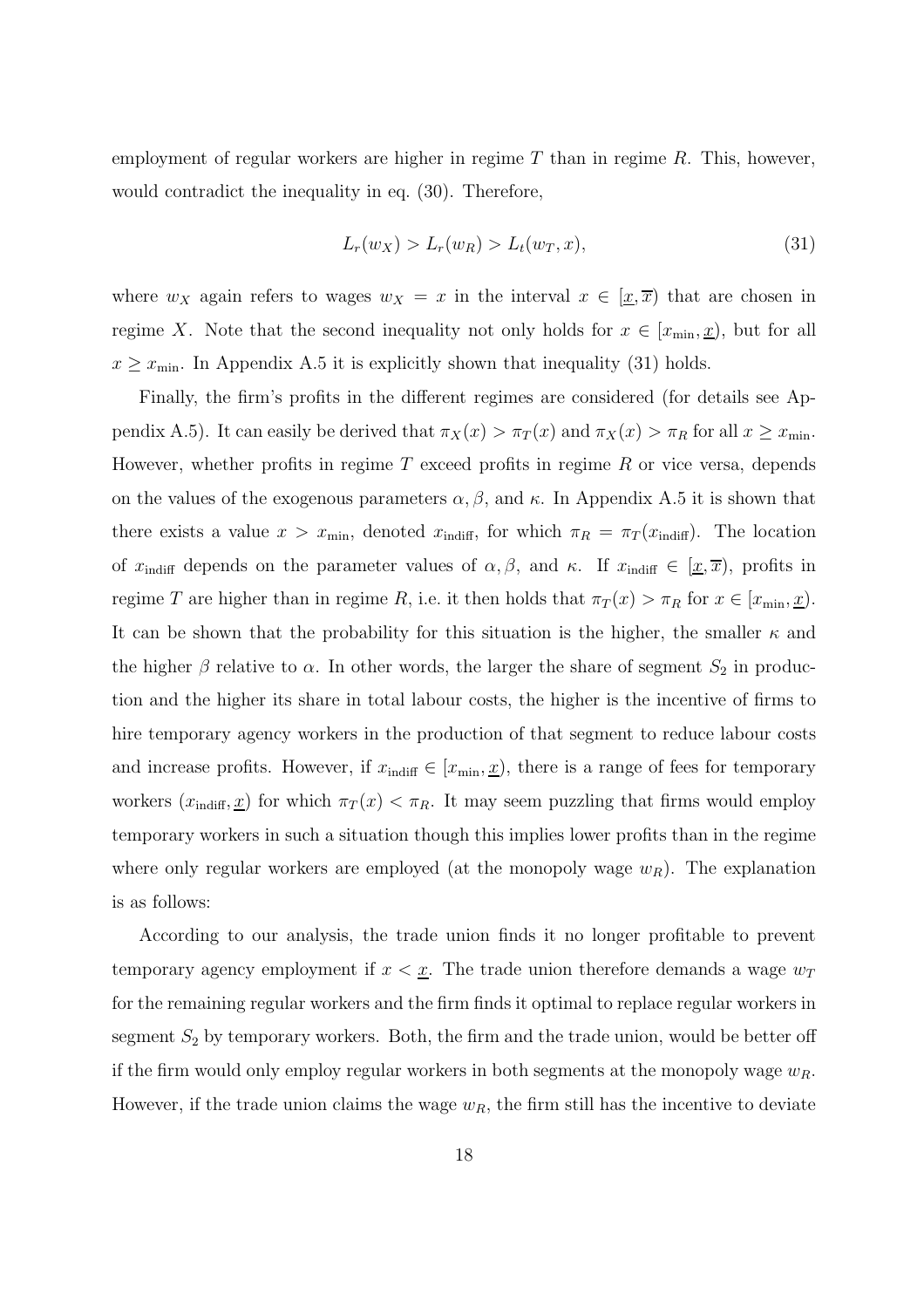from such an agreement and to replace the regular workers in segment  $S_2$  by temporary workers, since  $x < \underline{x} < w_R$ . In such a case, the trade union would be even worse off than in a situation in which it claims the higher wage  $w_T$  for the remaining regular workers.

## 6 A model variant for a small open economy

The model outlined above also describes the general equilibrium for a small open economy. In a small open economy goods prices are determined in world markets. Since the representative firm faces an infinitely elastic demand curve at world prices, the parameter  $\kappa$  introduced in eq. (11) equals 1. To obtain well defined labour demand functions it must be assumed that  $\alpha + \beta < 1$  in eq. (1). Instead of eqs. (16) and (20), the labour demand elasticities now become

$$
\varepsilon_r = \frac{1}{1 - (\alpha + \beta)}
$$
 and  $\varepsilon_t = \frac{1 - \beta}{1 - (\alpha + \beta)}$ 

With these labour demand elasticities, the monopoly wages in regimes  $R$  and  $T$  can be computed as

$$
w_R = \frac{1}{\alpha + \beta} \phi b \qquad \text{and} \qquad w_T = \frac{1 - \beta}{\alpha} \phi b,\tag{32}
$$

where again  $w_T > w_R$  holds. The rest of the analysis remains unchanged, i.e. there exist again the three regimes R, X and T separated by the threshold values  $\underline{x}$  and  $\overline{x}$  as outlined in the closed economy version of the model. Therefore, our conclusions also hold in a general equilibrium setting for a small open economy.

#### 7 Summary and conclusions

This paper develops a theoretical model to analyse how the firms' option to employ temporary agency workers affects the wage-setting behaviour of trade unions. In the model, the motive behind employing temporary agency workers is the reduction in costs when the fee for temporary workers is lower than the wage for regular workers. The theoretical predictions are derived using two modelling frameworks: the partial equilibrium in a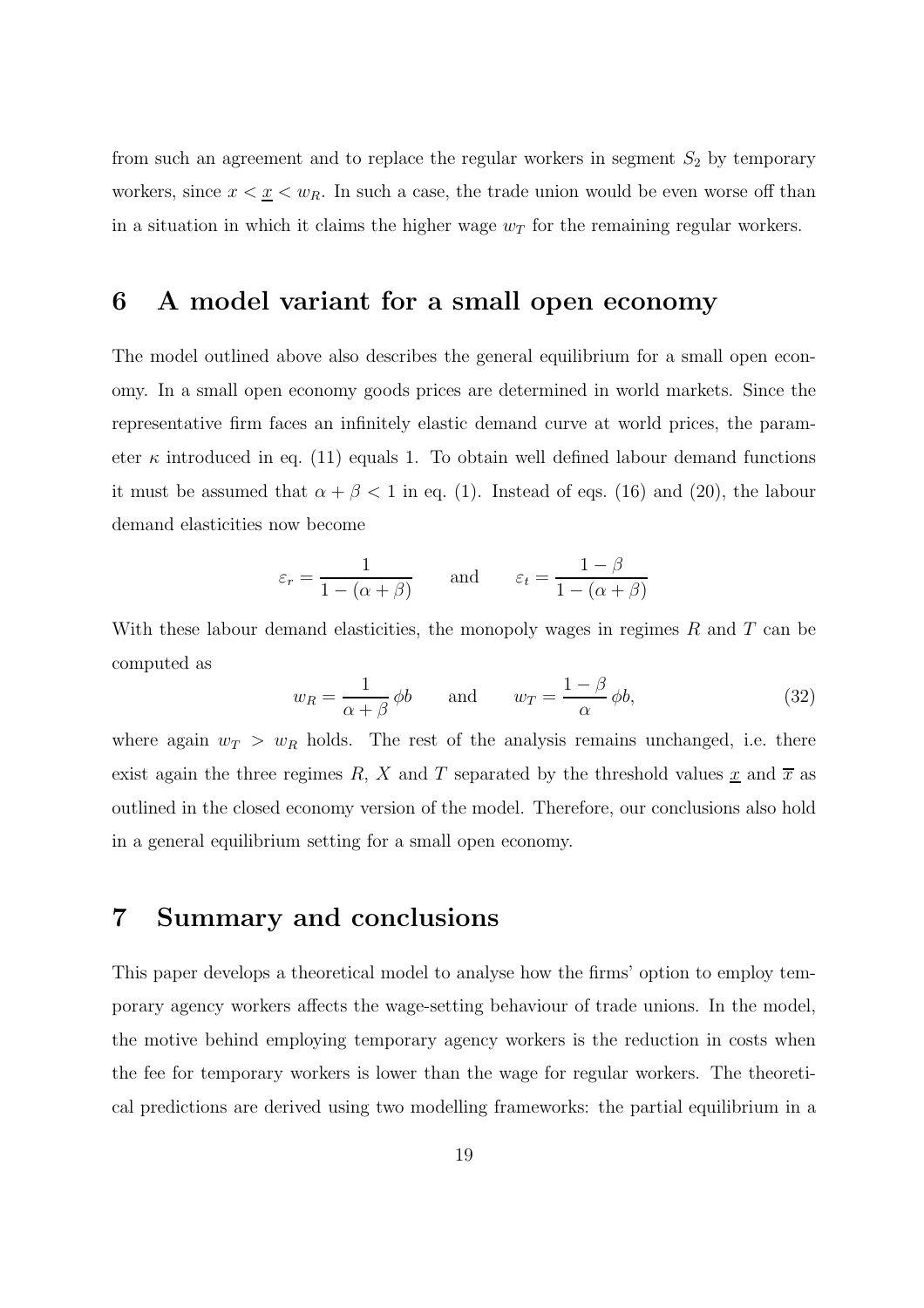closed economy with monopolistic competition in goods markets and the general equilibrium in a small open economy where goods prices are determined by world markets. For simplicity, in our model monopoly unions are assumed that by their very nature have the highest wage-setting power.

It is shown that, depending on the fee for temporary workers, unions may try to prevent the implementation of temporary agency work by deviating from the monopoly wage and accepting lower wages. In this case, firms are able to use the option to replace regular workers by temporary workers as a threat against unions, thereby lowering wage demands and increasing profits. Unions then only claim wages that are equal to the fee the firm would have to pay for temporary workers. As a consequence, the firms' option to use agency workers may affect wage setting also in those firms that do not employ temporary agency workers. This is an important result for at least two reasons. First, empirical studies may come to wrong conclusions if they try to identify the wage effects of temporary agency work by comparing wage levels for regular workers in firms with and without temporary agency work. Second, though the share of agency workers in the total workforce is relatively small in many OECD countries, the impact of temporary agency work on the wage-setting process may be much larger.

It is also shown that if the fee for temporary workers is below a specific lower threshold, it is no longer the optimal strategy for trade unions to prevent the employment of temporary agency workers. Interestingly, since firms reduce the number of regular workers, it now is the best strategy for unions to claim wages that are even higher than the wage demands when the firms' threat to replace regular workers is not credible. Hence, according to our model, the intensive use of temporary agency workers in high-wage firms may be the cause and not the consequence of the high wage level in those firms.

In the literature it is sometimes argued that the use of temporary agency work may also benefit trade unions because they would be able to appropriate higher economic rents. It would then be in the interest of unions not to resist the employment of agency workers. However, at least in our theoretical model, trade unions are always harmed by the firms' option to employ temporary workers.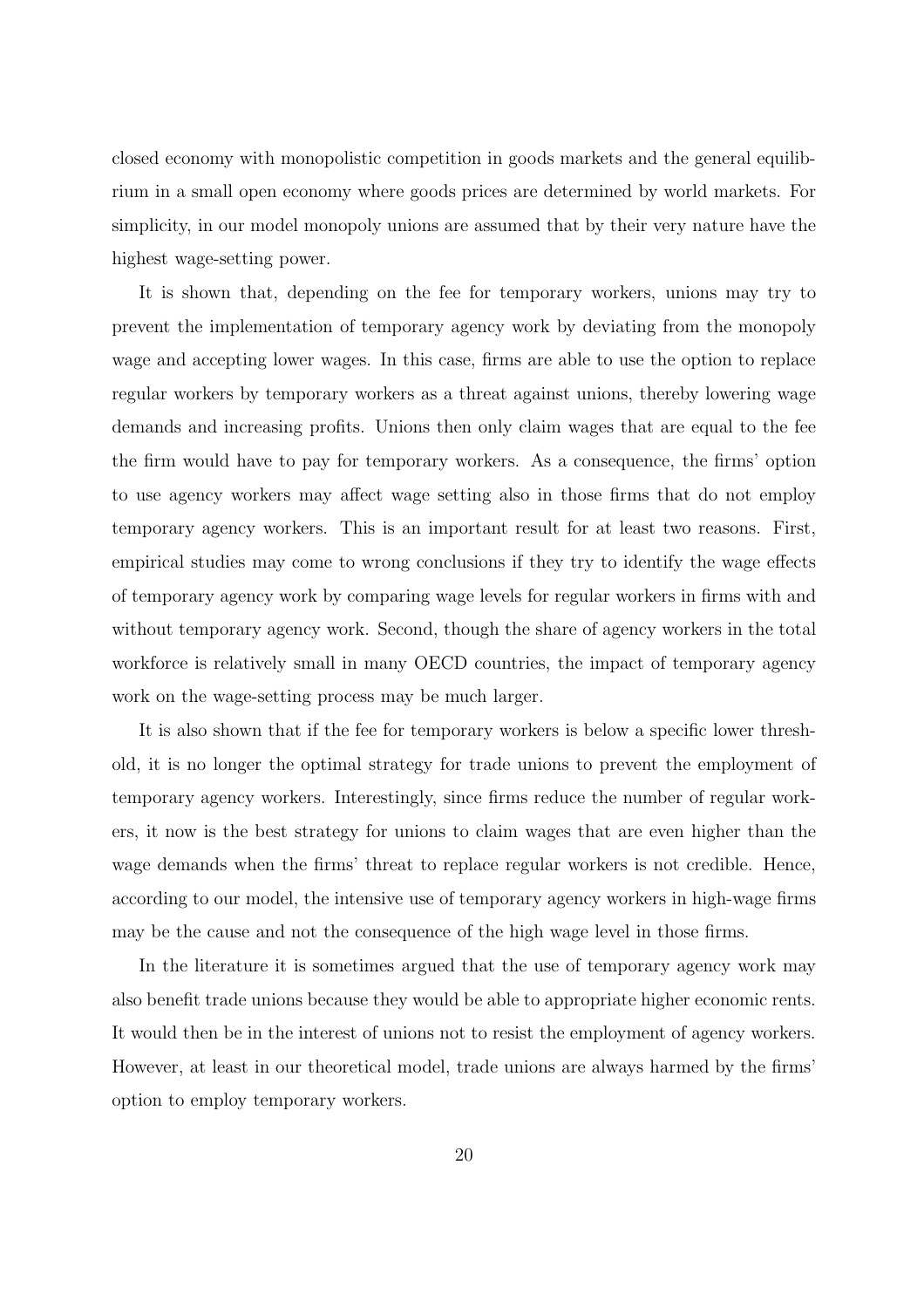# A Appendix

#### A.1 Right to manage versus efficient bargaining

Empirical studies lack a clear answer about whether the right-to-manage model or the efficient bargaining model is more relevant. If managers are asked about the issues covered in bargains with trade unions, the answers seem to unambiguously back up the right-tomanage model (Booth, 1995). This can be most clearly seen in the USA, where many collective agreements explicitly stipulate that employers retain the right to determine the level of employment. Even in countries where such a stipulation is not explicitly found in employment contracts, one gets the impression that trade unions typically do not bargain over employment.

Some economists argued that bargaining over employment implicitly occurs through firm-union agreements on "manning" levels (by which capital-to-labour or labour-tooutput ratios are meant).<sup>13</sup> However, it is not clear why agreements on manning levels should be interpreted as contracts which implicitly determine the employment level. The reason is that, for instance, a fixed capital-labour ratio does not prevent firms from adjusting both capital and employment, or changing the number of shifts per machine (Layard et al., 1991, p. 96).

It is sometimes claimed that empirical studies which do not rely on survey data but focus on market outcomes would support the hypothesis that efficient bargains do, at least implicitly, occur (see, for example, Brown & Ashenfelter, 1986). However, Booth (1995, chap. 5) convincingly argues that the tests applied in these studies in order to distinguish between the right-to-manage model and the efficient bargaining model are flawed and therefore not credible. Empirical studies trying to identify the appropriate bargaining model from observed market outcomes are confronted with almost unsurmountable difficulties. In principle, each study has to make assumptions about trade unions' preferences, technologies, other labour market imperfections, and the market structure. The

<sup>&</sup>lt;sup>13</sup>For this discussion see, for instance, McDonald & Solow (1981), Johnson (1990) and Clark (1990).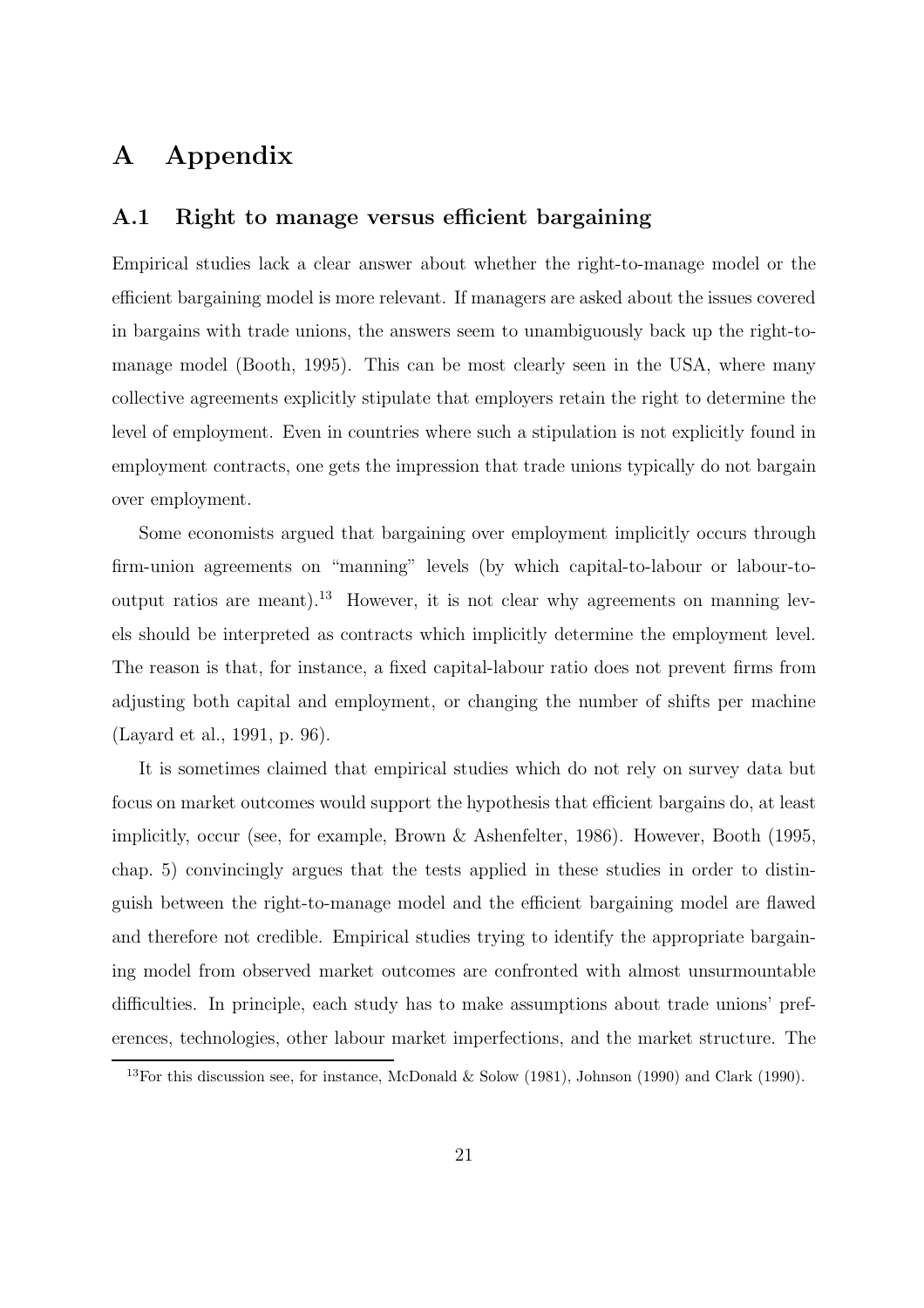empirical tests then are joint tests of these assumptions. For example, the shape of the contract curve depends on the preferences of union members and may even coincide with the labour demand curve.<sup>14</sup> Hence, even if one focuses on the efficient bargaining model, different results are possible depending on trade union's preferences. The critique goes farther than that, since empirical studies have failed to significantly improve our knowledge about trade unions' preferences (see, for example, Pencavel, 1991).

The fact that efficient bargains are not observed more frequently may be due to the fact that something important is missing in theoretical considerations which claim the superiority of wage-employment bargains. For instance, efficient bargains may not be enforceable. Since the bargaining outcome usually lies off the labour demand curve, the firm has an incentive to cheat and may try to increase profits at the bargained wage level by choosing employment according to its labour demand curve. If trade unions are unable to enforce the labour contract, they may prefer higher wages and lower employment as predicted by the right-to-manage model.<sup>15</sup> For all these reasons, we consider the rightto-manage model to be a plausible framework for studying the impact of trade unions on labour market outcomes.

#### A.2 Utility maximisation of the trade union

In the wage-setting regimes  $R$  and  $T$ , the representative trade union chooses the optimal wage  $w_R$  and  $w_T$  by maximising its objective function (9) subject to the labour demand function  $L_r(w)$  or  $L_t(w, x)$  defined in eqs. (15) and (19), respectively. From the first-order condition it follows that

$$
-\frac{\partial L_r}{\partial w}\frac{w_R}{L_r} = \frac{w_R}{w_R - \phi b} \quad \text{and} \quad -\frac{\partial L_t}{\partial w}\frac{w_T}{L_t} = \frac{w_T}{w_T - \phi b}
$$

<sup>&</sup>lt;sup>14</sup>See, for example, the "insider model" of Carruth & Oswald (1987) and the "seniority wage model" of Oswald (1993).

<sup>&</sup>lt;sup>15</sup>If uncertainty and asymmetric information with respect to the future level of the firm's goods demand are taken into account, the scope of incentive-compatible contracts may be severely limited due to the costs of information gathering and the problems associated with moral hazard.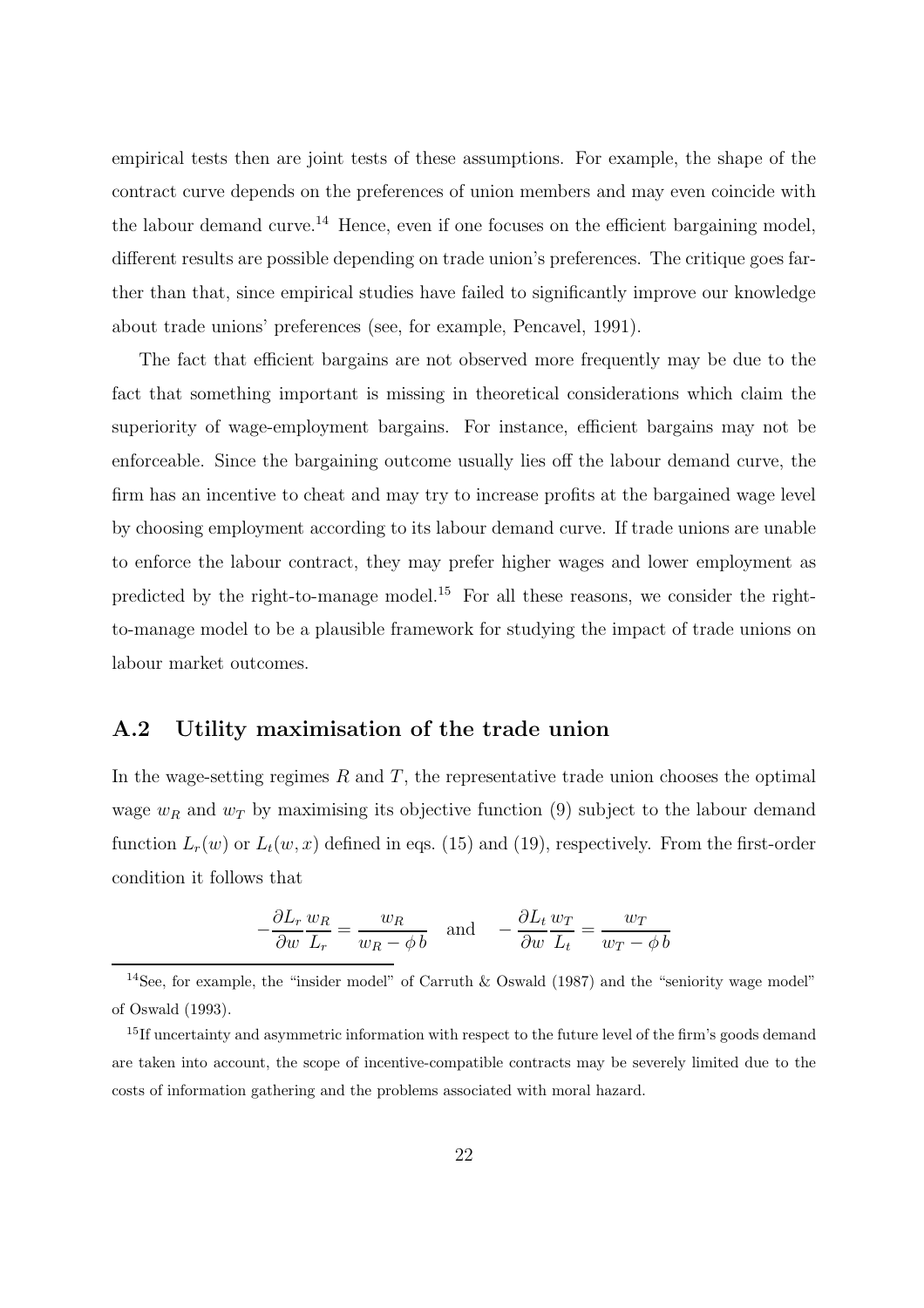for the R-regime and T-regime, respectively. Therefore,

$$
w_R = \frac{\varepsilon_r}{\varepsilon_r - 1} \phi b
$$
 and  $w_T = \frac{\varepsilon_t}{\varepsilon_t - 1} \phi b$ ,

where  $\varepsilon_r$  and  $\varepsilon_t$  are defined in eqs. (16) and (20), respectively. If the tax rate for unemployment benefits is lower than that for wages,  $\phi > 1$  holds, whereas  $\phi = 1$  if the tax rate for unemployment benefits and wages is the same. In the case of the R-regime, the second-order condition for a utility maximum is

$$
(1 - \tau_w) \left[ (w_R - \phi b) \cdot \frac{\partial^2 L_r}{\partial w^2} \bigg|_{w = w_R} + 2 \cdot \frac{\partial L_r}{\partial w} \bigg|_{w = w_R} \right] < 0.
$$

Since

$$
\left. \frac{\partial L_r}{\partial w} \right|_{w=w_R} = -\varepsilon_r \cdot \frac{L_r(w_R)}{w_R}, \quad \text{and} \quad \left. \frac{\partial^2 L_r}{\partial w^2} \right|_{w=w_R} = \frac{\varepsilon_r}{w_R^2} \cdot L_r(w_R) \cdot (1 + \varepsilon_r),
$$

it can be shown that the second-order condition for a the utility maximum holds because

$$
-L_r\cdot\frac{\varepsilon_r}{w_R^2}\cdot\phi\,b<0.
$$

A similar reasoning applies to the second-order condition in the T-regime.

#### A.3 Determination of the wage-setting regimes

This appendix provides the details for the proof outlined in Section 4.

1. It is first shown that  $V_R > V_T(w_R)$ . Inserting the labour demand function  $L_r(\cdot)$ from eq. (15) into the expression for  $V_R$  in eq. (22), one obtains

$$
V_R = (A_1 + A_2) w_R^{\frac{-1}{1 - \kappa(\alpha + \beta)}} (1 - \tau_w) (w_R - \phi b).
$$

Similarly, inserting  $L_t(\cdot)$  from eq. (19) into the expression for  $V_T$  in eq. (24) for  $x = w_R$ leads to

$$
V_T(w_T) = A_1[w_T^{-(1-\beta\kappa)}w_R^{-\beta\kappa}]^{\frac{1}{1-\kappa(\alpha+\beta)}}(1-\tau_w)(w_T-\phi b).
$$

Hence, for  $V_R > V_T(w_R)$  it must hold that

$$
\frac{A_1}{A_1 + A_2} \cdot \frac{w_T - \phi b}{w_R - \phi b} < \left[ \frac{w_R^{-1}}{w_T^{-(1 - \beta \kappa)} w_R^{-\beta \kappa}} \right]^{\frac{1}{1 - \kappa (\alpha + \beta)}}. \tag{33}
$$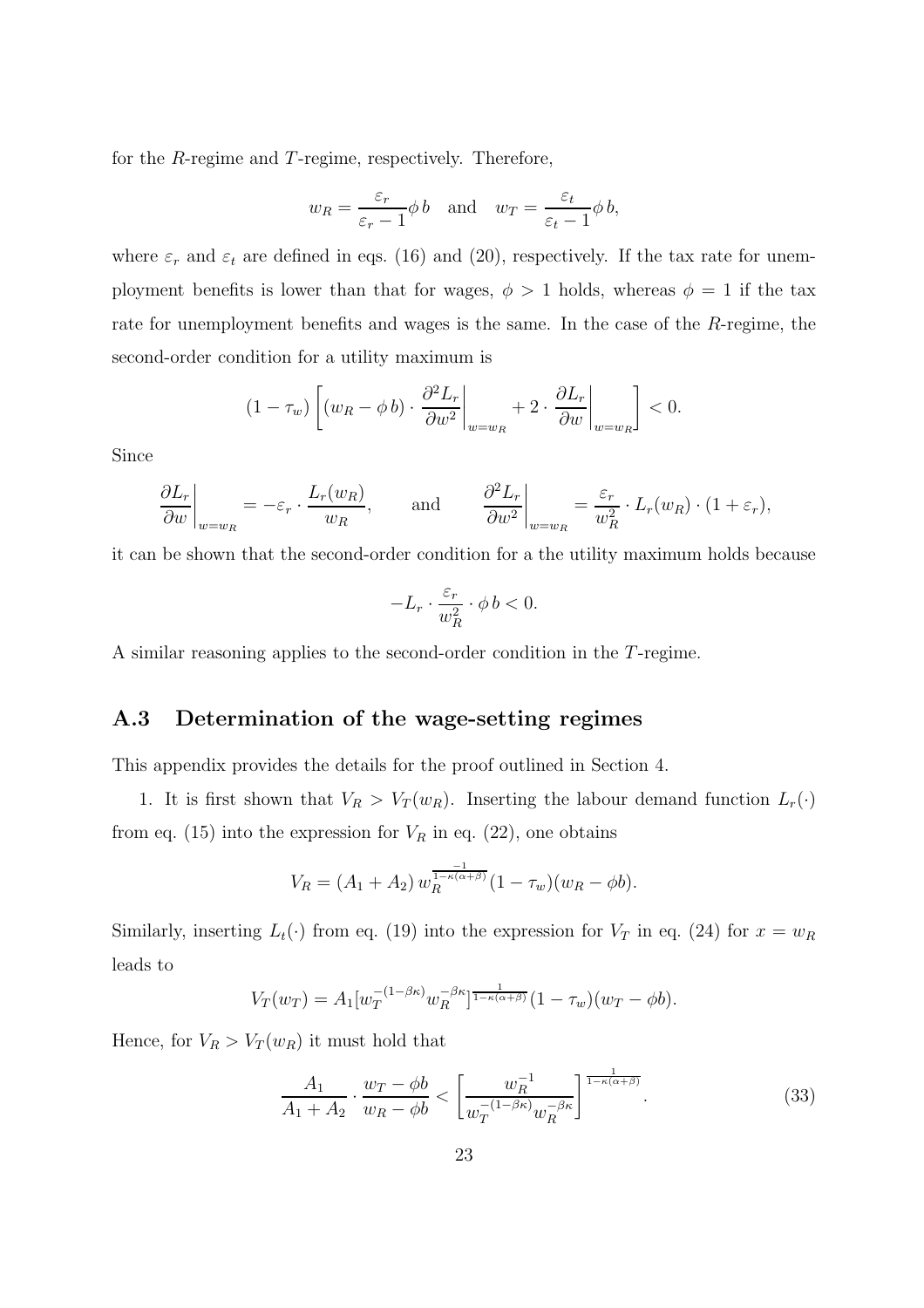Because of the definition of  $A_1$  and  $A_2$  in eq. (14) and the definitions of  $w_R$  and  $w_T$  in eqs. (21) and (23), the LHS of this inequality is

$$
\frac{A_1}{A_1 + A_2} \cdot \frac{w_T - \phi b}{w_R - \phi b} = \frac{\alpha}{\alpha + \beta} \cdot \frac{\alpha + \beta}{\alpha} = 1.
$$
 (34)

,

Hence, inequality (33) becomes

$$
1<\left[\frac{w_T}{w_R}\right]^{\frac{1-\beta\kappa}{1-\kappa(\alpha+\beta)}}
$$

leading to  $w_T > w_R$ . Since the last inequality is true, also  $V_R > V_T(w_R)$  holds.

As next step the derivative of  $V_T(x)$  is computed. One obtains

$$
\frac{\partial V_T(x)}{\partial x} = -\frac{\beta \kappa}{1 - \kappa(\alpha + \beta)} \frac{V_T(x)}{x} < 0
$$

If these results are taken together, it can be concluded that for all fees  $x \ge w_R$ , the Rregime prevails in which it is the best strategy for the trade union to claim the wage  $w_R$ , and for the firm to employ only regular workers.

2. Using eqs. (24) and (26) for  $V_T$  and  $V_X$ , respectively, and taking account of the labour demand functions (17) and (19), the difference in the rents achievable in regimes  $X$ and  $T$  is

$$
V_X(x) - V_T(x) = (1 - \tau_w) \cdot \left[ (A_1 + A_2) x^{-\frac{1}{1 - \kappa(\alpha + \beta)}} (x - \phi b) - A_1 \left[ x^{-\beta \kappa} w_T^{-(1 - \beta \kappa)} \right]_{1 - \kappa(\alpha + \beta)}^{1} (w_T - \phi b) \right],
$$

and its derivative with respect to fee  $x$  is

$$
\frac{\partial [V_X(x) - V_T(x)]}{\partial x} = (1 - \tau_w) \cdot \left[ (A_1 + A_2) x^{-\frac{1}{1 - \kappa(\alpha + \beta)}} \underbrace{\left( 1 - \frac{1}{1 - \kappa(\alpha + \beta)} \frac{x - \phi b}{x} \right)}_{\equiv C} + \frac{\beta \kappa}{1 - \kappa(\alpha + \beta)} A_1 \left( x^{-\beta \kappa} w_T^{-(1 - \beta \kappa)} \right)^{\frac{1}{1 - \kappa(\alpha + \beta)}} x^{-1} (w_T - \phi b) \right]
$$

The term  $C$  is positive if

$$
x < \frac{1}{\kappa(\alpha + \beta)} \, \phi b = w_R,
$$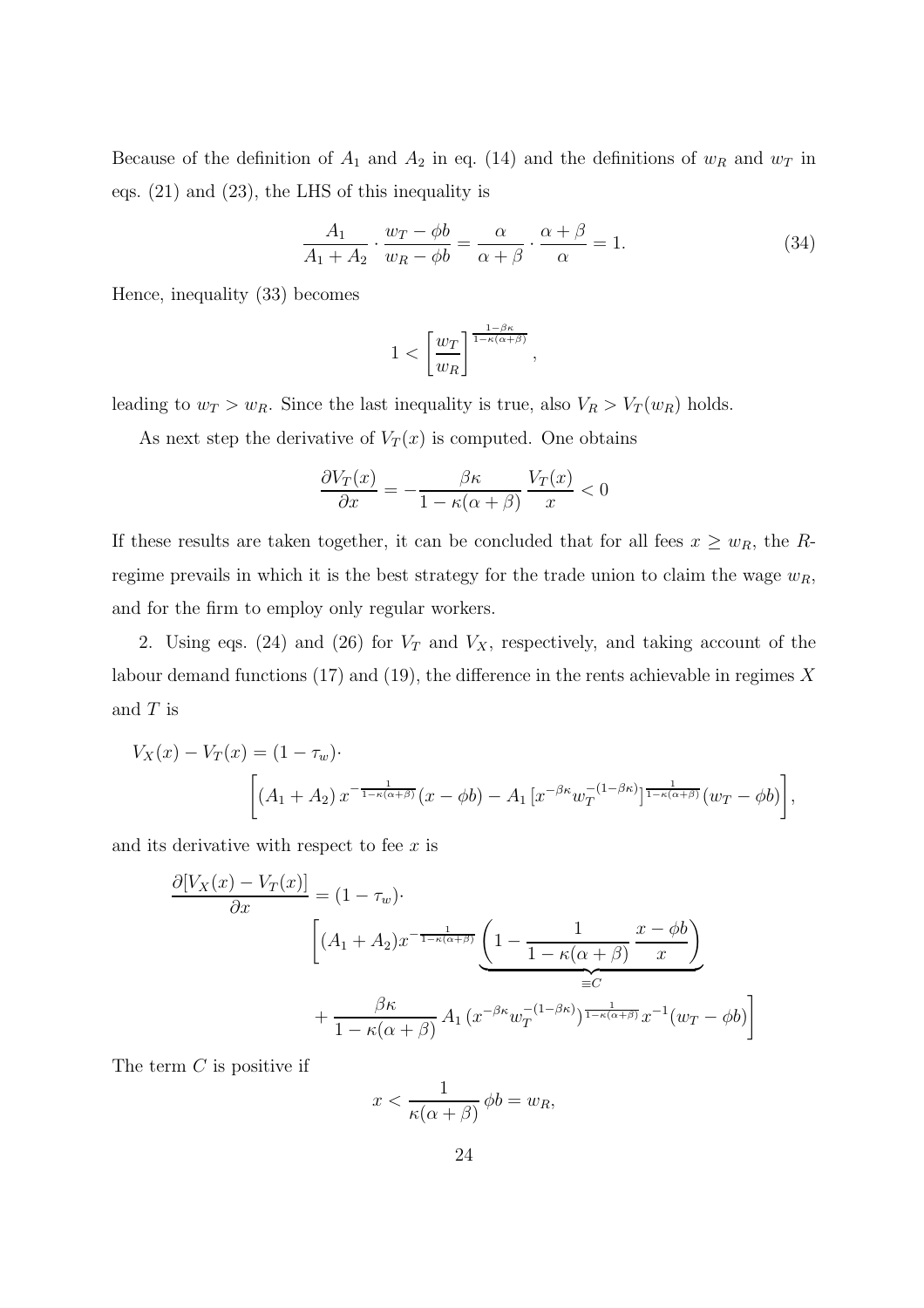and it is zero if  $x = w_R$ . Hence,  $x \le w_R$  is sufficient for  $\partial [V_X(x) - V_T(x)]/\partial x > 0$  to hold.

As has been explained in Section 4, it follows from points 1 and 2 that  $\overline{x} = w_R$  indeed constitutes the upper threshold for the fee x. For  $x \geq \overline{x}$  the R-regime prevails, whereas for (at least marginally) lower values than  $\overline{x}$ , the X-regime is chosen.

3. Since  $V_X(w_R) - V_T(w_R) > 0$  and  $\partial [V_X(x) - V_T(x)]/\partial x > 0$  for  $x \leq w_R$ , with declining x eventually a level  $\underline{x}$  is reached where  $V_X(\underline{x}) = V_T(\underline{x})$ , implying

$$
(A_1 + A_2) \underline{x}^{\frac{-1}{1 - \kappa(\alpha + \beta)}}(\underline{x} - \phi b) = A_1 \big[ w_T^{-(1 - \beta \kappa)} \underline{x}^{-\beta \kappa} \big]^{\frac{1}{1 - \kappa(\alpha + \beta)}}(w_T - \phi b).
$$

Rearrangement leads to the following expression which implicitly defines  $x$ :

$$
\frac{\alpha}{\alpha+\beta}\bigg(\frac{w_T}{\underline{x}}\bigg)^{\frac{-(1-\beta\kappa)}{1-\kappa(\alpha+\beta)}}=\frac{\underline{x}-\phi\,b}{w_T-\phi\,b}.
$$

Theoretically, it may be possible that  $\underline{x}$  is lower than the lowest admissible value of fee  $x$ , denoted  $x_{\min}$ , where  $x_{\min} = \phi b$ . This would mean regime T never to occur. However, it can be shown that for  $x_{\min}$  the difference in the utilities in regimes X and T is negative:

$$
V_X(x_{\min}) - V_T(x_{\min}) = L_r(x_{\min})(1 - \tau_w)(\phi \, b - \phi \, b) - L_t(x_{\min})(1 - \tau_w)(w_T - \phi \, b)
$$
  
= 
$$
-L_t(x_{\min})(1 - \tau_w)(w_T - \phi \, b) < 0.
$$

As  $\partial [V_X(x) - V_T(x)]/\partial x > 0$  and  $V_X(\underline{x}) - V_T(\underline{x}) = 0$ , it holds that  $x_{\min} < \underline{x}$ . Hence, regime T is a possible outcome of the model and  $\underline{x}$  constitutes the lower threshold separating regimes  $X$  and  $T$ .

## A.4 Proof for  $V_R > V_T(x)$  for  $x > x_{\text{min}}$

Since  $V_T(x)$  increases with declining x, it could be the case that for very low x the inequality  $V_T(x) > V_R$  holds. In terms of Figure 2 this would mean that for a very low fee x the  $L_T(x)$ -curve may lie far enough to the right that the corresponding economic rent in regime  $T$  is higher than the economic rent achievable in regime  $R$ . However, it can be shown that in our model such a case cannot occur. To do so, it has to be shown that the highest achievable economic rent in regime  $T$  is lower than the rent achievable in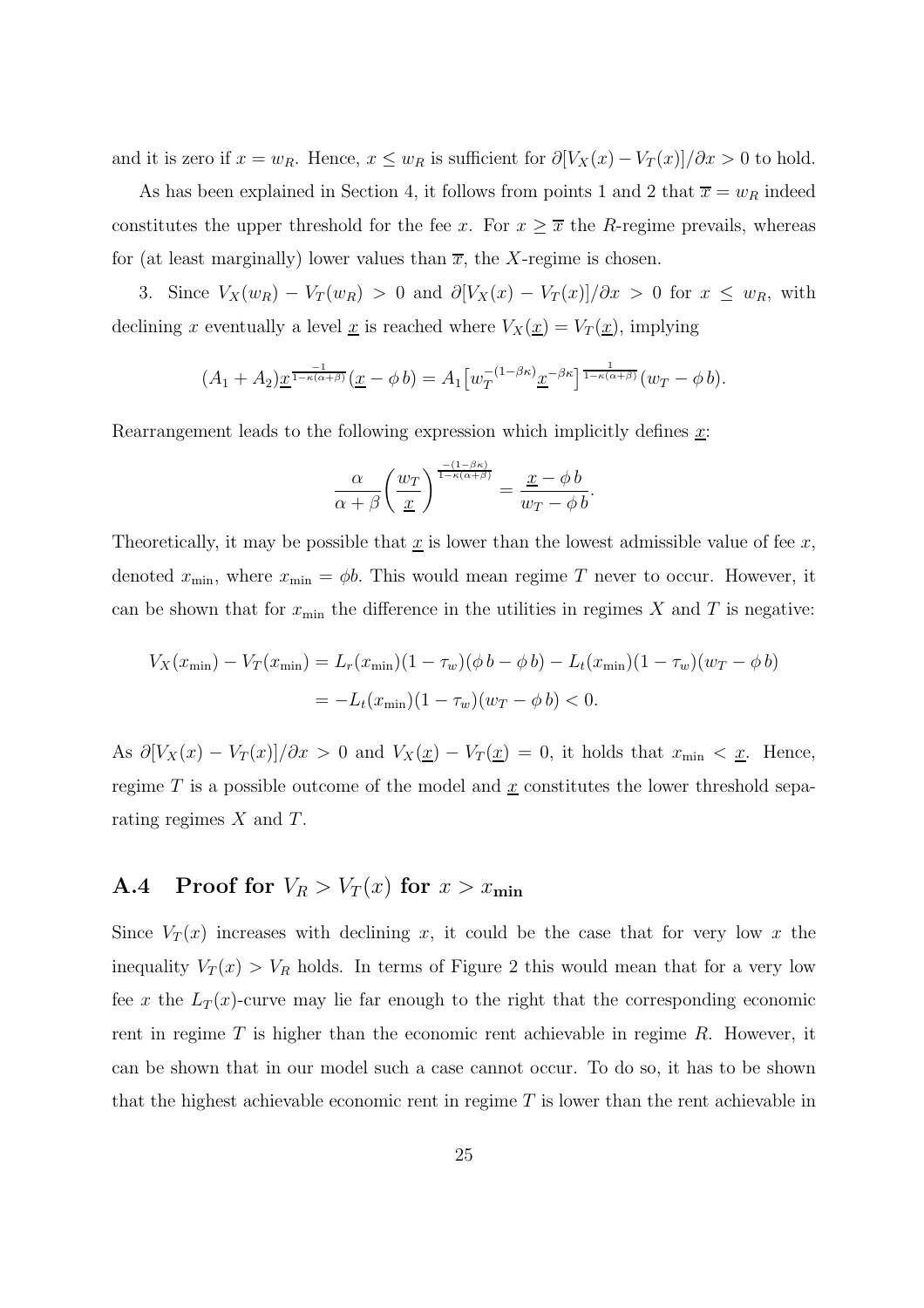regime R. Since  $\partial V_T(x)/\partial x < 0$ , the highest value of  $V_T$  is obtained at  $V_T(x_{\min})$ , where  $x_{\min} = \phi b$ . In the following, we will show that

$$
V_T(x_{min}) < V_R \tag{35}
$$

holds. Taking account of the definition of the utility functions in eqs. (22) and (24) and the labour demand functions in eqs. (15) and (19), this condition is met if

$$
\frac{A_1}{A_1 + A_2} \cdot \frac{w_T - \phi b}{w_R - \phi b} < \left[ \frac{w_T^{(1 - \beta \kappa)} (\phi b)^{\beta \kappa}}{w_R} \right]^{\frac{1}{1 - \kappa (\alpha + \beta)}}. \tag{36}
$$

Because of eq. (34), the LHS of this inequality is equal to one. Taking account of the definitions of  $w_R$  and  $w_T$  in eqs. (21) and (23), rearrangement of inequality (36) leads to

$$
\kappa(\alpha + \beta) \left(\frac{1 - \beta \kappa}{\alpha \kappa}\right)^{(1 - \beta \kappa)} > 1.
$$
\n(37)

To show that this inequality is fulfilled, we set  $\alpha + \beta = z$  with  $z \leq 1$ . In the following, the cases  $z = 1$  and  $z < 1$  are considered separately.

**Case 1:**  $z = 1$ . Since in this case  $\alpha = 1 - \beta$ , the LHS of inequality (37) becomes

$$
f := \kappa \left( \frac{1 - \beta \kappa}{(1 - \beta)\kappa} \right)^{1 - \beta \kappa} \tag{38}
$$

It must be shown that f is greater than one for all admissible values of  $\beta$  and  $\kappa$ . Because of the sign of the partial derivatives,  $^{16}$ 

$$
\frac{\partial f}{\partial \beta} = \kappa^2 \left( \frac{1 - \beta \kappa}{(1 - \beta)\kappa} \right)^{1 - \beta \kappa} \left[ \frac{1 - \beta \kappa}{(1 - \beta)\kappa} - \ln \left( \frac{1 - \beta \kappa}{(1 - \beta)\kappa} \right) - 1 \right] > 0,
$$
  

$$
\frac{\partial f}{\partial \kappa} = - \left( \frac{1 - \beta \kappa}{(1 - \beta)\kappa} \right)^{1 - \beta \kappa} \left[ 1 + \beta \kappa \ln \left( \frac{1 - \beta \kappa}{(1 - \beta)\kappa} \right) \right] < 0,
$$

the lowest admissible values of  $\beta$  and the highest admissible values of  $\kappa$  must be considered. Since it holds that  $\lim_{\kappa \to 1} f = 1$  and  $\lim_{\beta \to 0} f = 1$ , f is indeed greater than one for all admissible values of  $\kappa$  and  $\beta$ . Hence,  $V_R > V_T(x)$  for all admissible values of the fee for temporary workers  $(x \geq x_{\min})$  in the case  $\alpha + \beta = 1$ .

 $16$ For the first derivative to be positive, the term in corner brackets has to be positive. In general it holds that  $y-\ln(y) > 1$  for expression y being positive and unequal to one. As expression  $(1-\beta\kappa)/((1-\beta)\kappa) > 1$ , the term in brackets is indeed positive.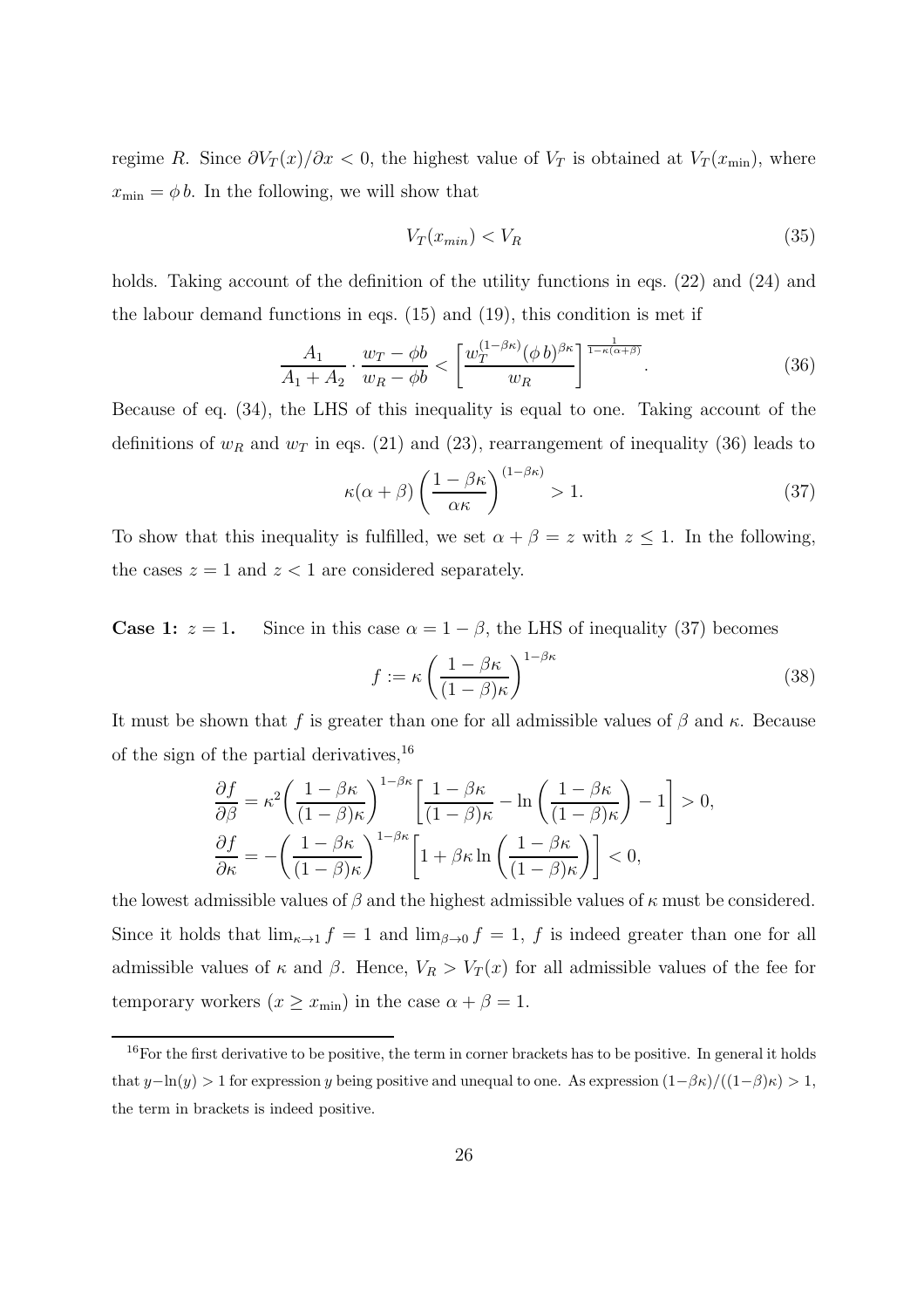**Case 2:**  $z < 1$ . Since in this case  $\alpha = z - \beta$ , the LHS of inequality (37) becomes

$$
h := z \kappa \left(\frac{1 - \beta \kappa}{(z - \beta)\kappa}\right)^{1 - \beta \kappa} \tag{39}
$$

.

It must be shown that h is greater than one for all admissible values of  $\beta$  and  $\kappa$ . Because of the sign of the partial derivatives,

$$
\begin{split} &\frac{\partial h}{\partial \kappa} = -\kappa z \beta \left( \frac{1 - \beta \kappa}{(z - \beta)\kappa} \right)^{1 - \beta \kappa} \ln \left( \frac{1 - \beta \kappa}{(z - \beta)\kappa} \right) < 0, \\ &\frac{\partial h}{\partial \beta} = z \kappa^2 \left( \frac{1 - \beta \kappa}{(z - \beta)\kappa} \right)^{1 - \beta \kappa} \left[ \frac{1 - \beta \kappa}{(z - \beta)\kappa} - \ln \left( \frac{1 - \beta \kappa}{(z - \beta)\kappa} \right) - 1 \right] > 0, \end{split}
$$

the lowest admissible values of  $\beta$  and the highest admissible values of  $\kappa$  must be considered. It holds that

$$
\lim_{\kappa \to 1} h = z \left( \frac{1 - \beta}{z - \beta} \right)^{1 - \beta}
$$

In order to check whether this expression is still greater than one if  $\beta$  gets very small, we compute

$$
\lim_{\beta \to 0} \left( \lim_{\kappa \to 1} h \right) = \frac{1}{z} \cdot z = 1.
$$

Therefore, h is indeed greater than one for all admissible values of  $\kappa$  and  $\beta$ . Hence,  $V_R > V_T(x)$  for all admissible values of the fee for temporary workers  $(x \ge x_{\min})$  in the case  $\alpha + \beta < 1$ .

Taken together,  $V_R > V_T(x)$  for all admissible parameter values and  $x \geq x_{\min}$ .

# A.5 Comparison of labour demand and profits in the different regimes

As has been explained in Section 5, employment in regime  $X$  is greater than employment in regime R because  $w_X < w_R$ . It is now shown that employment in regime R is greater than employment in regime  $T$ . Using eqs.  $(15)$ ,  $(19)$ ,  $(21)$ , and  $(23)$ , it turns out that employment in regime  $R$  is greater than that in regime  $T$  if

$$
\left(\frac{\alpha}{\alpha+\beta}\right)^{1-\kappa(\alpha+\beta)} < \kappa(\alpha+\beta)\left(\frac{1-\beta\kappa}{\alpha\kappa}\right)^{(1-\beta\kappa)}.\tag{40}
$$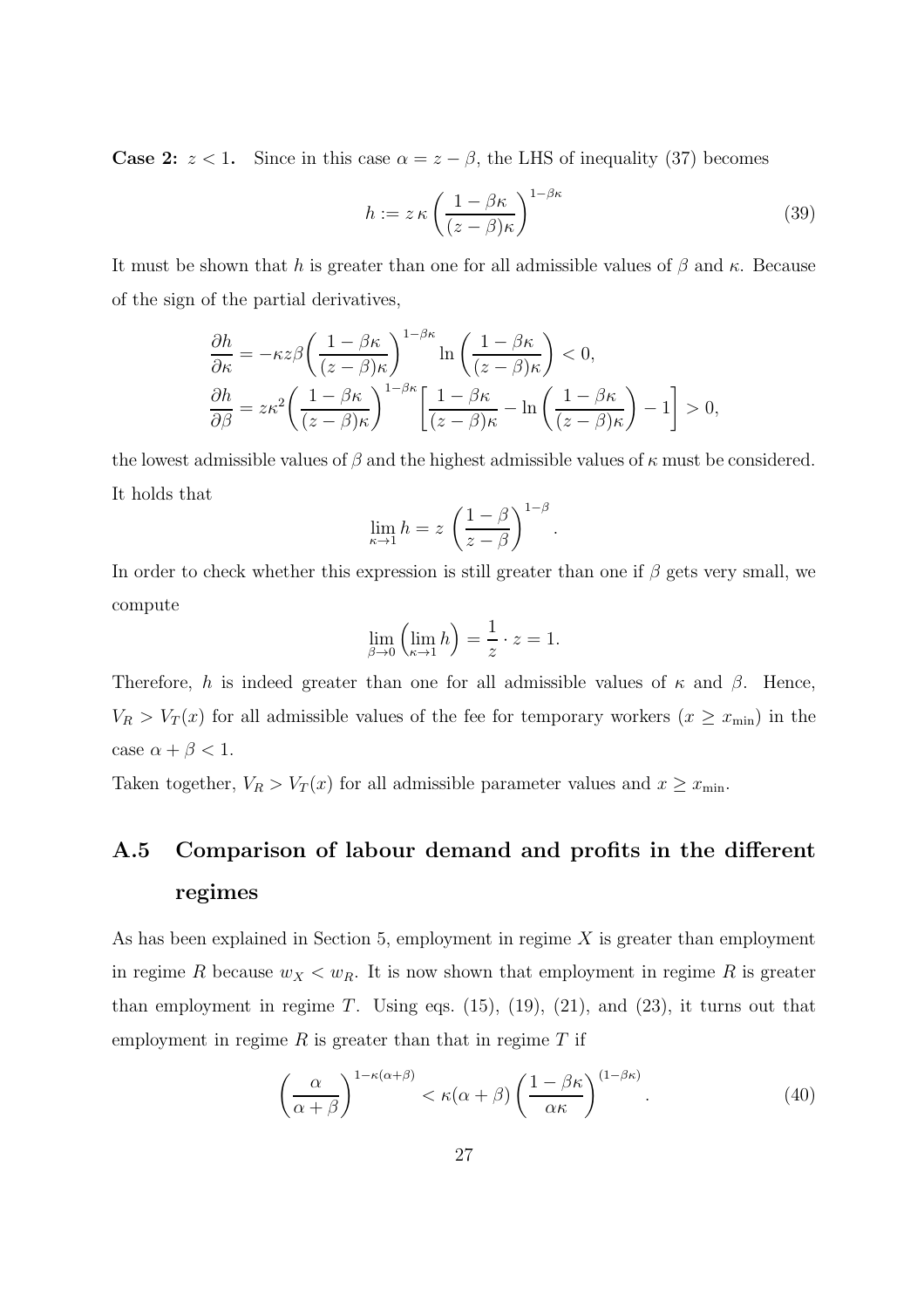The RHS of this inequality is greater than one because of inequality (37). Since the LHS is smaller than one, the condition is met.

Using eqs.  $(11)$ ,  $(12)$ ,  $(13)$ ,  $(17)$ ,  $(18)$ , and  $(19)$ , maximum profits in the different regimes are

$$
\pi_R = \left[A_1^{\alpha\kappa} A_2^{\beta\kappa} - (A_1 + A_2)\right] \cdot w_R^{-\frac{\kappa(\alpha+\beta)}{1-\kappa(\alpha+\beta)}}
$$
(41)

$$
\pi_T(x) = [A_1^{\alpha\kappa} A_2^{\beta\kappa} - (A_1 + A_2)] \cdot [w_T^{-\alpha\kappa} x^{-\beta\kappa}]^{\frac{1}{1 - \kappa(\alpha + \beta)}} \tag{42}
$$

$$
\pi_X(x) = \left[A_1^{\alpha\kappa} A_2^{\beta\kappa} - (A_1 + A_2)\right] \cdot x^{-\frac{\kappa(\alpha+\beta)}{1-\kappa(\alpha+\beta)}}
$$
(43)

It is easy to verify that  $\pi_X(x) > \pi_T(x)$  and  $\pi_X(x) > \pi_R$  for all  $x \in [x_{\min}, \overline{x}]$  as for this range of x it holds that  $w_T > x$  and  $w_R > x$ , respectively. However, it is left to show whether in regime  $T$  firms earn higher profits than in regime  $R$ . Using eqs. (41) and  $(42)$ , the value of x that renders the firm indifferent between both regimes, i.e. for which  $\pi_R = \pi_T(x_{\text{indiff}})$ , is

$$
x_{\text{indiff}} = w_R \left(\frac{w_R}{w_T}\right)^{\frac{\alpha}{\beta}}
$$
\n(44)

Obviously  $x_{\text{indiff}} < w_R$ , because  $w_R/w_T < 1$ . Furthermore, it can be shown that  $x_{\text{indiff}}$  is greater than  $x_{\min}$ . For this, using eq. (44) and  $x_{\min} = \phi b$ , it has to hold that

$$
\kappa(\alpha+\beta)\left[\kappa(\alpha+\beta)\frac{1-\beta\kappa}{\alpha\kappa}\right]^{\frac{\alpha}{\beta}} < 1. \tag{45}
$$

Setting  $\alpha + \beta = z$  with  $z \le 1$ , the LHS of inequality (45) becomes

$$
l := z \kappa \left( z \frac{1 - \beta \kappa}{z - \beta} \right)^{\frac{z - \beta}{\beta}}.
$$
\n(46)

It must be shown that l is smaller than one for all admissible values of  $\beta$  and  $\kappa$ . The partial derivatives of l are

$$
\frac{\partial l}{\partial \kappa} = z \left( z \frac{1 - \beta \kappa}{z - \beta} \right)^{\frac{z - \beta}{\beta}} \cdot \left[ 1 - \frac{\kappa (z - \beta)}{1 - \beta \kappa} \right] > 0
$$

and

$$
\frac{\partial l}{\partial \beta} = z \kappa \left( z \frac{1 - \beta \kappa}{z - \beta} \right)^{\frac{z - \beta}{\beta}} \cdot \left[ -\frac{z}{\beta^2} \ln \left( \frac{(1 - \beta \kappa)z}{z - \beta} \right) + \frac{(1 - \beta \kappa) - \kappa (z - \beta)}{\beta (1 - \beta \kappa)} \right]
$$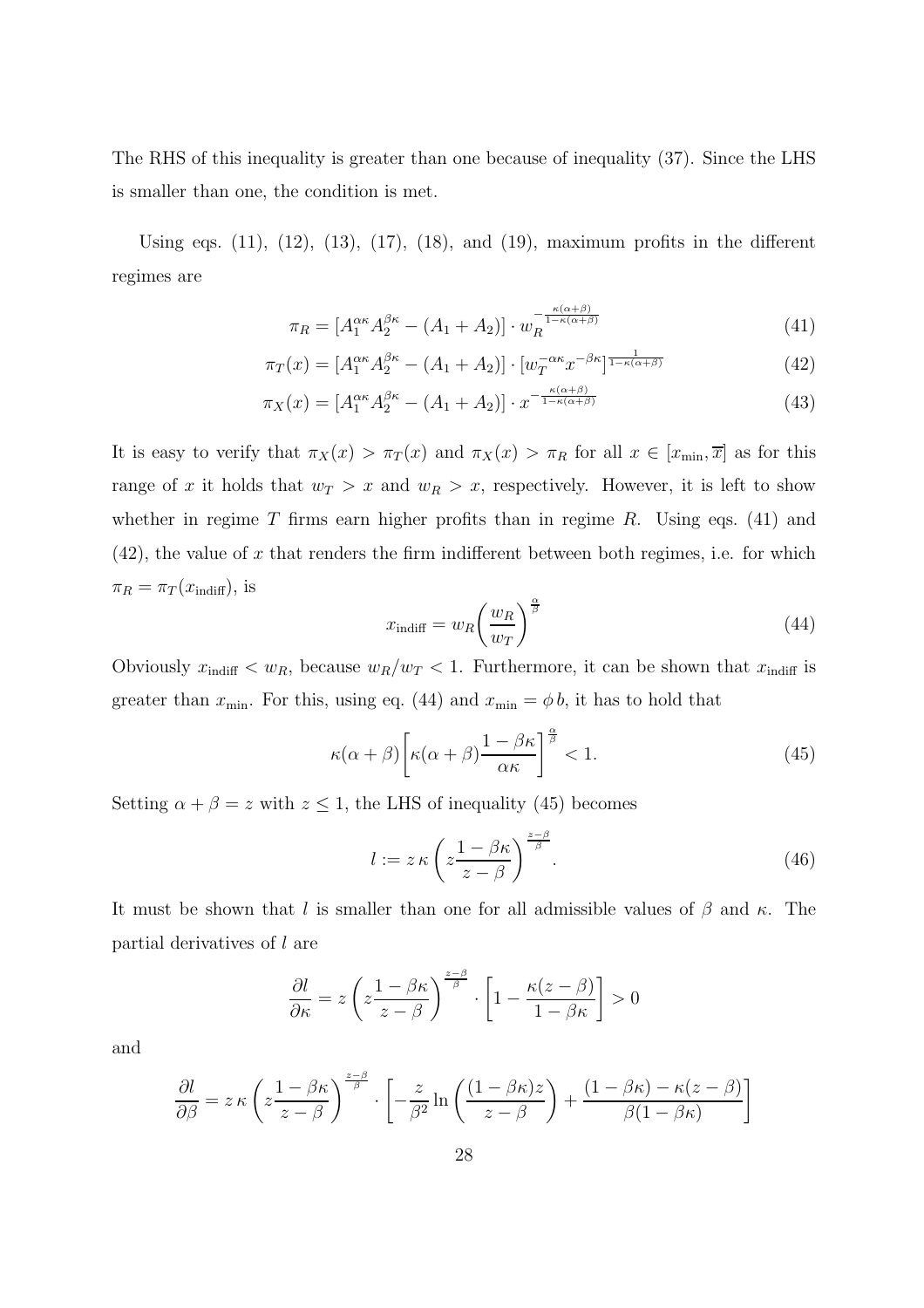It will turn out that l decreases in  $\beta$ . For this to be the case, the expression in corner brackets has to be negative, or, alternatively written,

$$
\ln\left(\frac{(1-\beta\kappa)z}{z-\beta}\right)-\frac{\beta(1-\beta\kappa)-\beta\kappa(z-\beta)}{(1-\beta\kappa)z}>0.
$$

Expanding the second term of the LHS, the inequality can be written as

$$
\ln\left(\frac{(1-\beta\kappa)z}{z-\beta}\right) + \frac{z-\beta}{(1-\beta\kappa)z} > 1,
$$

which is fulfilled because  $(\ln y + 1/y) > 1$  for  $y \neq 1$ .

As l increases in  $\kappa$  and decreases in  $\beta$ , the highest admissible value of  $\kappa$  and the lowest admissible value of  $\beta$  must be considered to make sure that inequality (45) is fulfilled. Since the limits are<sup>17</sup>

$$
\lim_{\kappa \to 1} l = z \left( z \frac{1 - \beta}{z - \beta} \right)^{\frac{z - \beta}{\beta}} < 1 \quad \text{and} \quad \lim_{\beta \to 0} l = \frac{e \kappa z}{e^{\kappa z}} < 1,
$$
\n
$$
(47)
$$

function l is indeed smaller than one for all admissible values of  $\kappa$  and  $\beta$  and, hence,  $x_{\text{indiff}}$ is greater than  $x_{\min}$ .

It is still left to show where  $x_{\text{indiff}}$  is located compared to  $\underline{x}$ , i.e. whether  $x_{\text{indiff}}$  is smaller than, equal to, or greater than  $\underline{x}$ . This question cannot be answered by just comparing  $x_{\text{indiff}}$  and  $\underline{x}$  directly, because  $\underline{x}$  is only implicitly defined. However, Section 4 discussed that for  $x \in [x_{\min}, \underline{x}]$  the economic rent  $V_T(x)$  exceeds  $V_X(x)$  whereas for  $x \in [\underline{x}, \overline{x}]$  the opposite holds. This information can be used to identify the location of  $x_{\text{indiff}}$ . If for  $V_T(x)$  and  $V_X(x)$  evaluated at  $x_{\text{indiff}}$  the economic rent in regime T exceeds the rent in regime X,  $x_{\text{indiff}}$  lies in the interval  $(x_{\text{min}}, \underline{x})$ . In the opposite case  $x_{\text{indiff}}$  lies in the interval  $[x, \overline{x})$ . With the definitions of  $V_T$  and  $V_X$  in eqs. (24) and (26) and the corresponding labour demand functions (17) and (19), the utility levels are

$$
V_X(x_{\text{indiff}}) = (A_1 + A_2) \left[ \left( \frac{w_R}{w_T} \right)^{\frac{\alpha}{\beta}} w_R \right]^{-\frac{1}{1 - \kappa(\alpha + \beta)}} (1 - \tau_w) \left[ \left( \frac{w_R}{w_T} \right)^{\frac{\alpha}{\beta}} w_R - \phi b \right]
$$
(48)

$$
V_T(x_{\text{indiff}}) = A_1 \left[ w_T^{1-\beta\kappa} \left( \frac{w_R}{w_T} \right)^{\alpha\kappa} w_R^{\beta\kappa} \right]^{-\frac{1}{1-\kappa(\alpha+\beta)}} (1-\tau_w) \left[ w_T - \phi b \right]
$$
(49)

<sup>17</sup>Note that for  $z = 1$ ,  $\lim_{\kappa \to 1} l = 1$ . For  $z < 1$ ,  $\lim_{\kappa \to 1} l \le 1$  as  $\lim_{\beta \to 0} (\lim_{\kappa \to 1} l) = e z/e^z \le 1$ .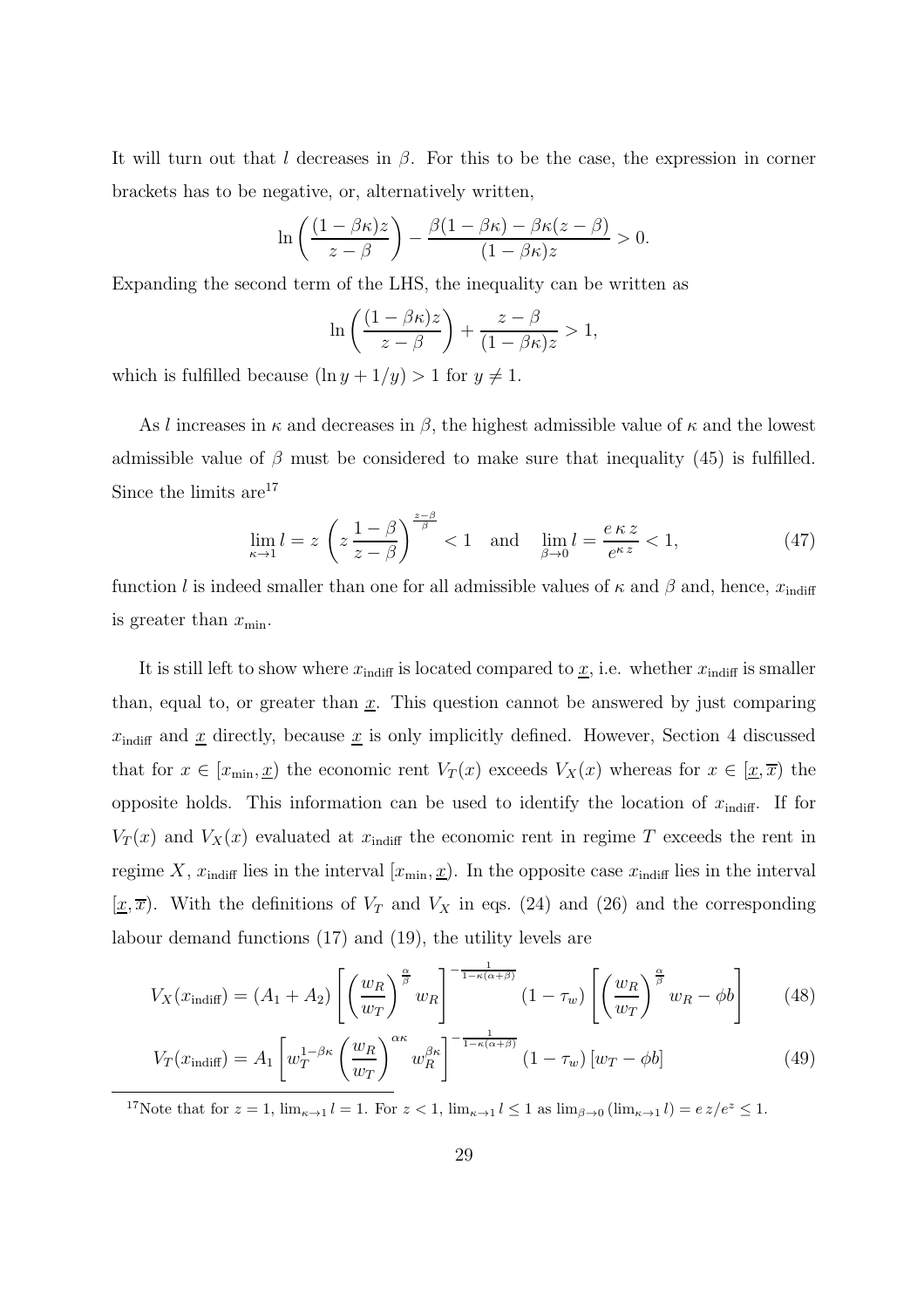Using these equations, it turns out that  $x_{\text{indiff}} \in [\underline{x}, \overline{x})$  or rather  $V_X(x_{\text{indiff}}) > V_T(x_{\text{indiff}})$  if

$$
\left[\frac{\left(\frac{w_R}{w_T}\right)^{\frac{\alpha}{\beta}}w_R}{w_T^{(1-\beta\kappa)}\left(\frac{w_R}{w_T}\right)^{\alpha\kappa}w_R^{\beta\kappa}}\right]^{-\frac{1}{1-\kappa(\alpha+\beta)}} > \frac{A_1}{A_1+A_2} \cdot \frac{w_T - \phi b}{\left(\frac{w_R}{w_T}\right)^{\frac{\alpha}{\beta}}w_R - \phi b}.\tag{50}
$$

Because of eq. (34) it holds that  $A_1/(A_1 + A_2) = \alpha/(\alpha + \beta)$  and  $w_T - \phi b = (w_R - \phi b)$ .  $(\alpha + \beta)/\alpha$ . Therefore, eq. (50) becomes

$$
\left(\frac{w_T}{w_R}\right)^{\frac{[1-\kappa(\alpha+\beta)]\beta\kappa+\alpha\kappa}{[1-\kappa(\alpha+\beta)]\beta\kappa}} > \frac{w_R - \phi b}{\left(\frac{w_R}{w_T}\right)^{\frac{\alpha\kappa}{\beta\kappa}}w_R - \phi b}.\tag{51}
$$

However, calibration of inequality (51) shows that there are combinations of admissible parameter values possible for which this inequality is violated. This means that for some admissible combinations of  $\alpha$ ,  $\beta$ , and  $\kappa$  it holds that  $x_{\text{indiff}} < \underline{x}$ , whereas for other parameter combinations  $x_{\text{indiff}} > \underline{x}$ . Setting  $\alpha + \beta = z$  with  $z \leq 1$ , it turns out that the smaller κ and the higher β compared to  $\alpha$ , the higher is the probability that  $x_{\text{indiff}} \in [\underline{x}, \overline{x})$ .

Whether firms benefit from using temporary agency employment compared to using regular workers only, depends on the location of  $x_{\text{indiff}}$ . For  $x \in [x_{\text{min}}, \underline{x})$ , trade unions claim wage  $w_T$  and regime T occurs. If, additionally,  $x_{\text{indiff}} \in [\underline{x}, \overline{x})$ , then the firm's profit in regime T unambiguously exceeds the profit achievable in regime  $R$ . If, however,  $x_{\text{indiff}} \in [x_{\text{min}}, \underline{x})$ , there is a range of fees for temporary workers  $(x_{\text{indiff}}, \underline{x})$  for which  $\pi_T(x) < \pi_R$ .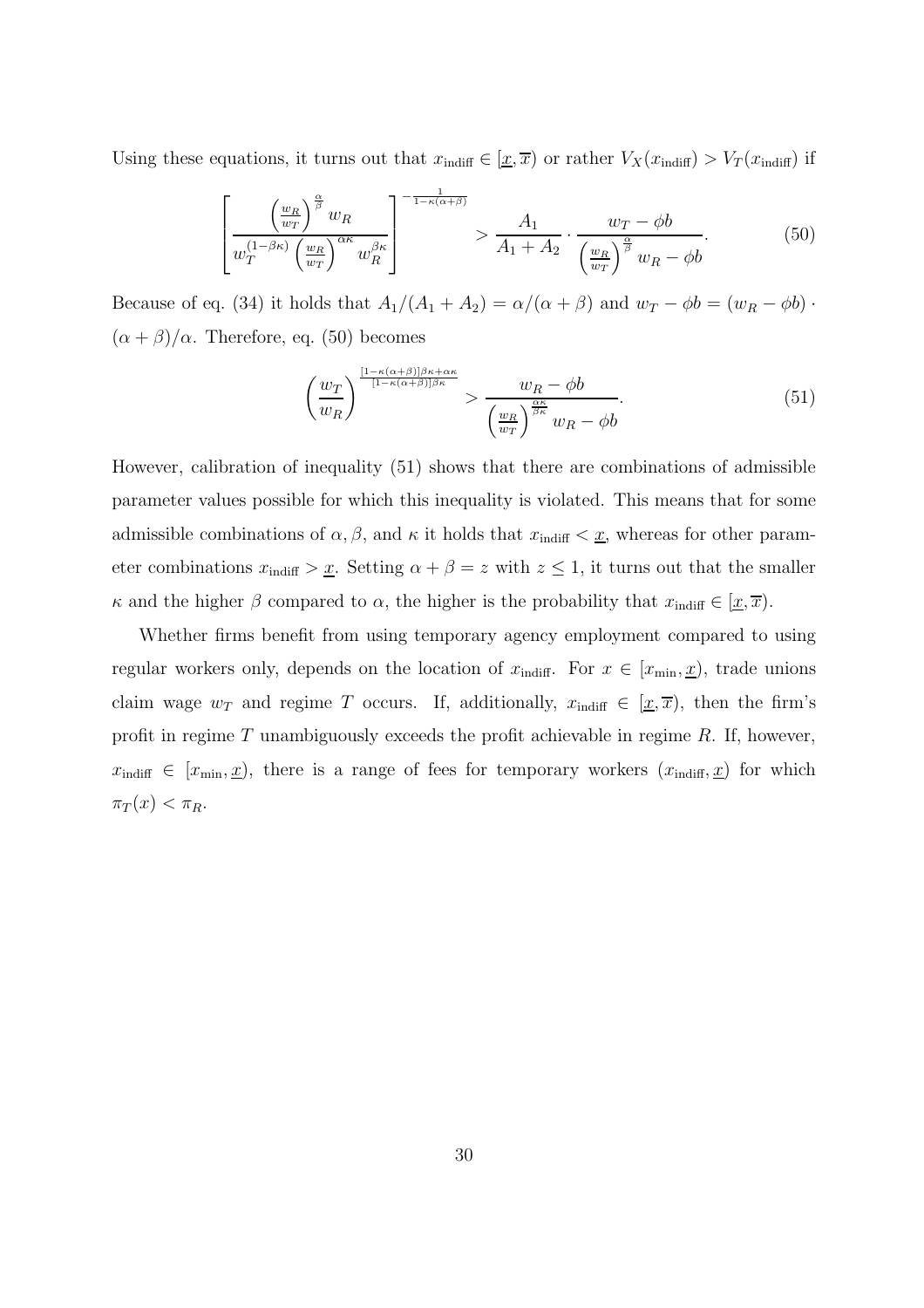# References

- Baumann, F., Mechtel, M., & Stähler, N. (2011). Employment Protection and Temporary Work Agencies. *Labour*, 25(3), 308-329.
- Beissinger, T., & Egger, H. (2004). Dynamic Wage Bargaining if Benefits are Tied to Individual Wages. Oxford Economic Papers, 56 (3), 437-460.
- Blanchard, O. J., & Kiyotaki, N. (1987). Monopolistic Competition and the Effects of Aggregate Demand. American Economic Review, 77 , 647–666.
- Böheim, R., & Zweimüller, M. (2013). The Employment of Temporary Agency Workers in the UK: With or Against the Trade Unions? Economica,  $80(317)$ , 65-95.
- Booth, A. L. (1995). The Economics of the Trade Union. Cambridge: Cambridge University Press.
- Brown, J. N., & Ashenfelter, O. (1986). Testing the Efficiency of Employment Contracts. Journal of Political Economy, 94 (3), S40-S87.
- Carruth, A. A., & Oswald, A. J. (1987). On Union Preferences and Labour Market Models: Insiders and Outsiders. Economic Journal, 97 , 431-445.
- Ciett. (2013). The Agency Industry around the World. Economic Report. International Confederation of Private Employment Agencies. Available from http://www.ciett.org/fileadmin/templates/ciett/docs/Stats/ Ciett EC Report 2013 Final web.pdf
- Clark, A. (1990). Efficient Bargains and the McDonald-Solow Conjecture. Journal of Labor Economics,  $8(4)$ , 502-528.
- Coe, N. M., Johns, J., & Ward, K. (2009). Agents of Casualization? The Temporary Staffing Industry and Labour Market Restructuring in Australia. Journal of Economic Geography,  $9(1)$ , 55-84.
- Dixit, A., & Stiglitz, J. (1977). Monopolistic Competition and Optimum Product Diversity. American Economic Review, 67 , 297–308.
- Eurofound (European Foundation for the Improvement of Living and Working Conditions). (2008). Temporary Agency Work and Collective Bargaining in the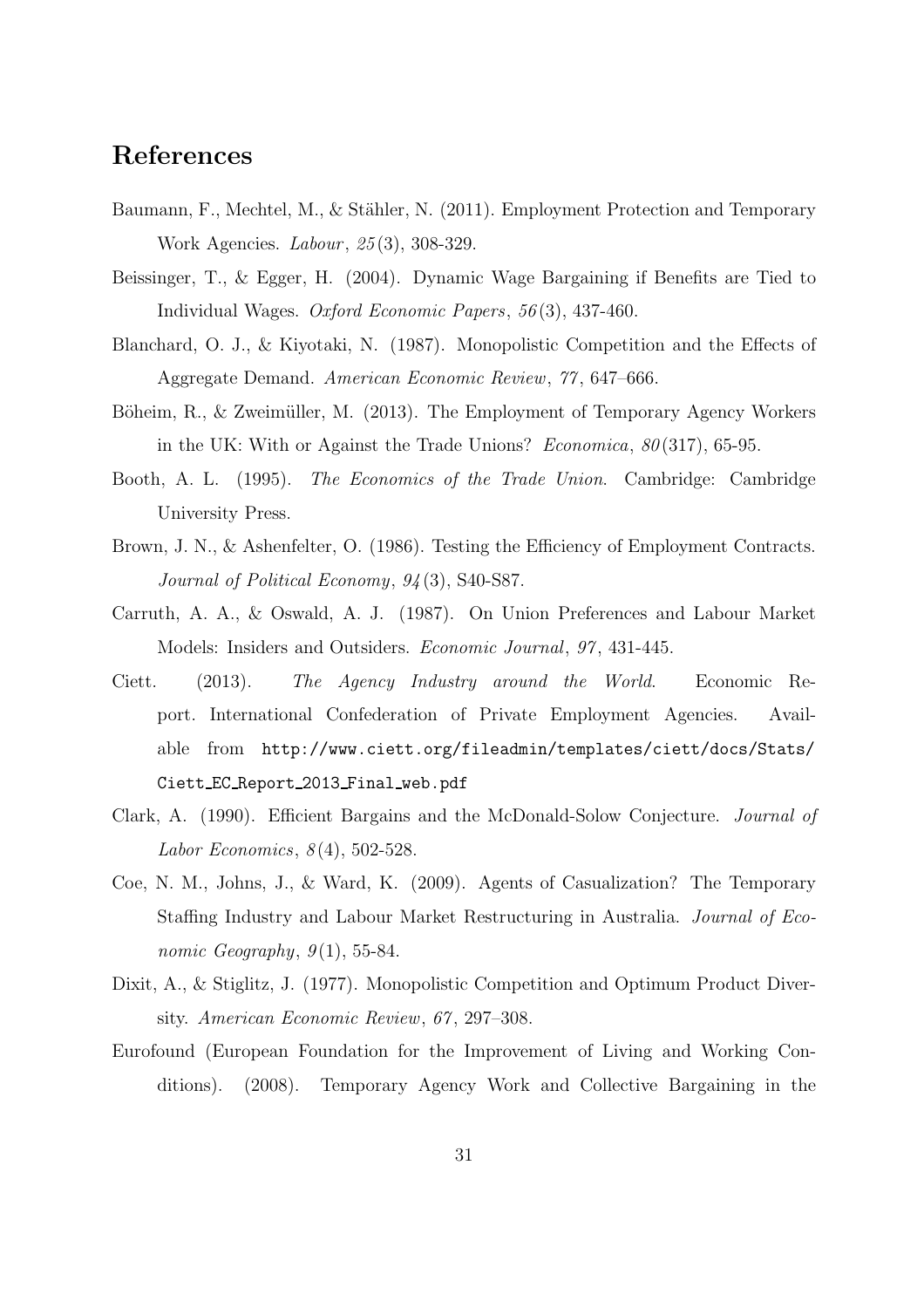EU. Available from http://www.eurofound.europa.eu/docs/eiro/tn0807019s/ tn0807019s.pdf

- Heery, E. (2004). The Trade Union Response to Agency Labour in Britain. Industrial Relations Journal, 35 (5), 434-450.
- Holst, H., Nachtwey, O., & Dörre, K. (2010). The Strategic Use of Temporary Agency Work - Functional Change of a Non-standard Form of Employment. International Journal of Action Research,  $6(1)$ , 108-138.
- Houseman, S. N. (2001). Why Employers Use Flexible Staffing Arrangements: Evidence From An Establishement Survey. Industrial and Labor Relations Review, 55 (1), 149-170.
- Jahn, E. J., & Weber, E. (2012). Identifying the Substitution Effect of Temporary Agency Employment. IZA Discussion Paper (6471).
- Johnson, G. E. (1990). Work Rules, Featherbedding, and Pareto-Optimal Union-Management Bargaining. Journal of Labor Economics,  $8(1)$ , S237-S259.
- Koskela, E.,  $\&$  Schöb, R. (2010). Outsourcing of unionized firms and the impact of labor market policy reforms. Review of International Economics, 18(4), 682-695.
- Kvasnicka, M. (2003). Inside the Black Box of Temporary Help Employment. Discussion papers of interdisciplinary research project 373 (No. 2003,43). Available from http://econstor.eu/bitstream/10419/22257/1/dpsfb200343.pdf
- Layard, R., Nickell, S., & Jackman, R. (1991). Unemployment. Oxford: Oxford University Press.
- Lommerud, K. E., Straume, O. R., & Sørgard, L. (2006). National versus International Mergers in Unionized Oligopoly. The Rand Journal of Economics, 31 (1), 212-233.
- McDonald, I. M., & Solow, R. M. (1981). Wage Bargaining and Employment. American Economic Review, 71 (5), 896-908.
- Mitlacher, L. W. (2007). The Role of Temporary Agency Work in Different Industrial Relations Systems - a Comparison between Germany and the USA. British Journal of Industrial Relations, 45 (3), 581-606.
- Neugart, M., & Storrie, D. (2006). The Emergence of Temporary Work Agencies. Oxford